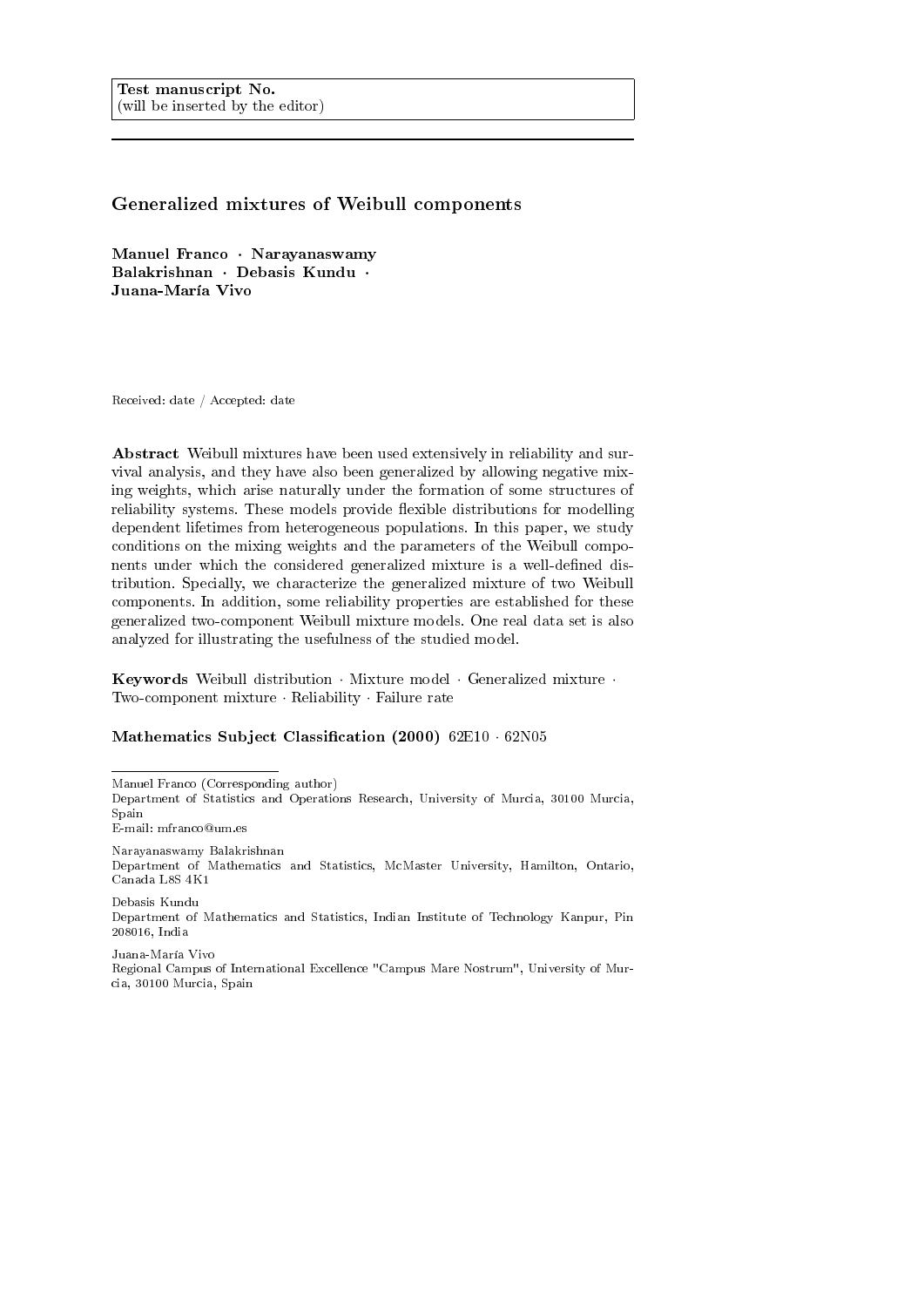## 1 Introduction

The Weibull distribution plays an important role in the analysis of reliability and survival data (see, Johnson et al. 1994, for a detailed review), and mixtures of Weibull distributions have also been used widely to model lifetime data, since they exhibit a wide range of shapes for the failure rate function. Their great flexibility makes them suitable in numerous applications (see, for example, Sinha 1987; Xie and Lai 1995; Patra and Dey 1999; Kundu and Basu 2000; Tsionas 2002; Wondmagegnehu 2004; Marín et al. 2005; Attardi et al. 2005; Carta and Ramírez 2007; Mosler and Scheicher 2008; Farcomeni and Nardi 2010; Ebden et al. 2010; Qin et al. 2012 and Elmahdy and Aboutahoun 2013). These mixture forms have been further generalized by allowing negative mixing weights, as such models arise naturally under the formation of some structures of reliability systems (see Jiang et al. 1999; Bučar et al. 2004 and Navarro et al. 2009). They also provide suitable distributions for modelling dependent lifetimes from heterogeneous populations, as mixtures of defective devices with shorter lifetimes and standard devices with longer lifetimes. In this setting, Buˇcar et al. (2004) pointed out that it is crucial to be able to guarantee that these mixtures are valid probability models. Thus, it seems reasonable to use generalized mixtures of Weibull components as underlying distributions to model heterogeneous survival data and the reliability of a system when its structure is unknown or only partially known. In both these cases, the sub-populations and components may often have the same distributional type, but it is important to know what parametric constraints are necessary to have a legitimate probability distribution.

Many authors have studied generalized mixture distributions and their distributional and structural properties. For instance, conditions in terms of the mixing weights and the parameters to guarantee that generalized mixtures of exponential components are valid models have been analyzed by Steutel (1967), Bartholomew (1969), Baggs and Nagaraja (1996), and Franco and Vivo (2006). Franco and Vivo (2007) further studied generalized mixtures of a gamma and one or two exponential components. Recently, Franco and Vivo (2009a) discussed constraints for generalized mixtures of Weibull distributions having a common shape parameter.

It is well-known that log-concavity and log-convexity are useful aging properties in many applied areas (see Bagnoli and Bergstrom 2005 and Kokonendji et al. 2008). Since it is reasonable to use generalized mixtures of Weibull as underlying distributions in many situations as described above, it will naturally be of interest to study aging properties of such generalized mixtures of Weibull components.

In this regard, aging classifications of generalized mixtures of exponential distributions have been discussed earlier by Baggs and Nagaraja (1996) and Franco and Vivo (2002, 2006), while Franco and Vivo (2007, 2009b) have examined generalized mixtures of gamma and exponential components in a similar vein. Related results for ordinary mixtures of exponential and Weibull components were given by Wondmagegnehu et al. (2005), and Block et al. (2010,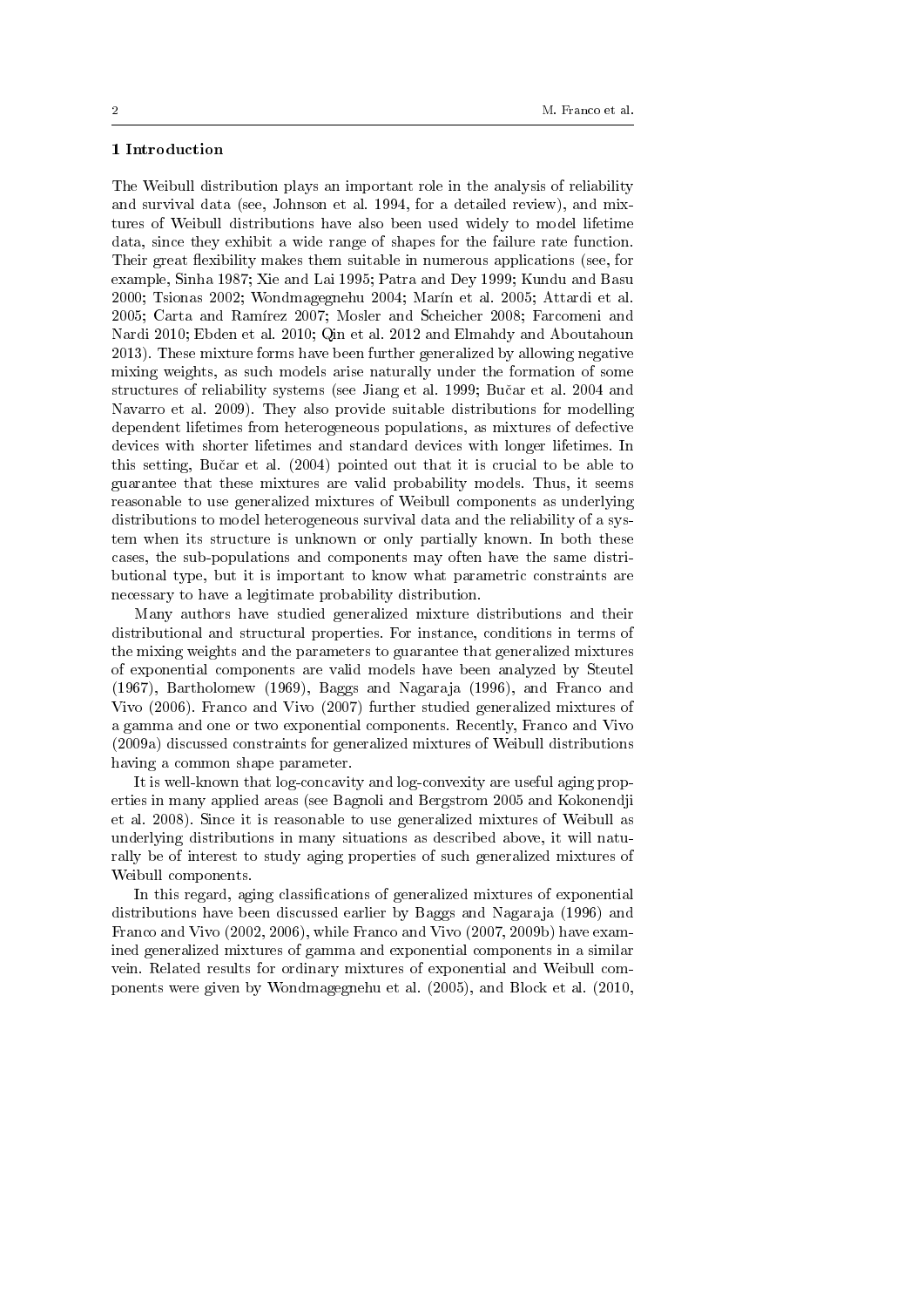2012) for exponential and gamma components. Recently, Franco et al. (2011) studied log-concavity properties of generalized mixtures of Weibull components with a common shape parameter, i.e., the monotonicity of its failure rate function.

Analytical and graphical methods have been used to fit Weibull mixture models. For instance, moments, maximum likelihood, least-squares and WPP plot methods, and different numerical algorithms have been used to fit the model and also to examine the probabilistic behavior. Inferential methods based on quasi-Newton, Newton-Raphson, conjugate gradient and EM algorithms have been developed in this regards. A brief review of these estimation methods and their applications to Weibull mixtures can be found in Bučar et al. (2004) and Carta and Ramírez (2007). Some of them may also be used to fit Weibull mixture models with negative mixing weights for getting a more flexible model; for example, Franco and Vivo (2009a) revisited the method of moments, the least-squares method and the maximum likelihood method in the context of generalized mixtures of two Weibull components with a common shape parameter. Negative estimated weights of generalized mixtures of Weibull components have also been obtained by Jiang et al. (1999) and Bučar et al. (2004).

The main aim of this paper is to establish conditions for the mixing weights and the shape and scale parameters of the Weibull components to guarantee that their generalized mixtures are valid probability models. This would answer the question posed by Bučar et al. (2004) and also extend the previously known results for the generalized mixtures of exponential or Rayleigh components, as well as mixtures of Weibull components with a common shape parameter. The work also has the motivation for providing more flexible Weibull mixture distributions for modelling dependent lifetimes from heterogeneous populations, as mentioned earlier.

The rest of this paper is organized as follows. In Section 2, we recall some concepts of aging and dene the generalized mixtures of Weibull distributions, which are studied in the sequel. Some necessary conditions for these mixtures are also obtained in this section. In Section 3, some sufficient conditions are established for a Weibull mixture with negative mixing weights to be a valid probability model. In Section 4, we discuss the characterization of a generalized mixture of two Weibull components. In Section 5, we present some reliability results for the generalized two-component Weibull mixture model. Finally, in Section 6, we analyze one real data set illustrating the usefulness and flexibility of Weibull mixtures, allowing negative mixing weights.

### 2 Generalized finite mixtures of Weibull distributions

First, we recall some reliability properties or aging concepts that are pertinent to the developments in this paper.

Let  $X$  be a non-negative random variable with reliability or survival function  $S(x) = P(X > x)$ . Then, the conditional survival function of a unit of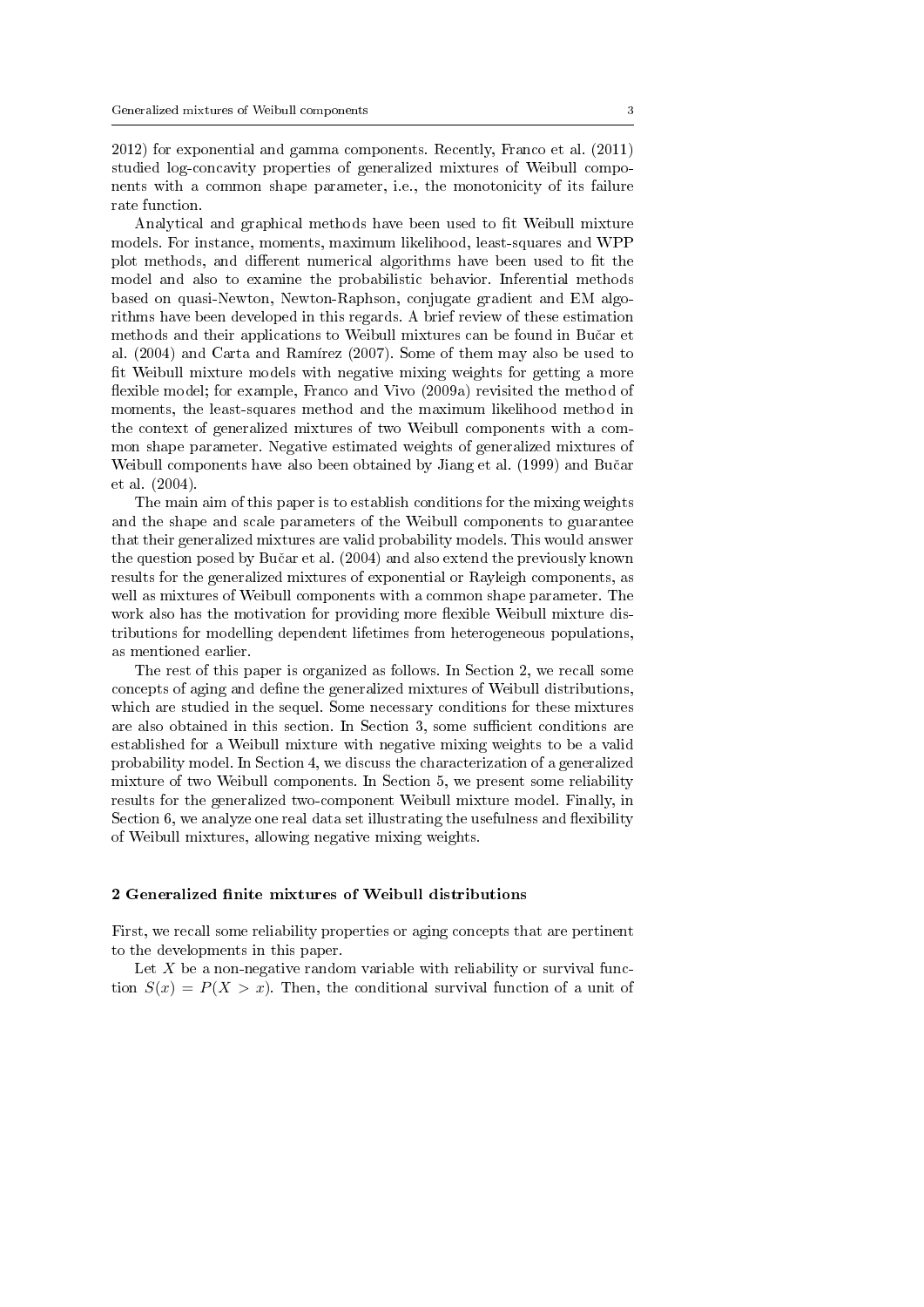age x is defined by  $S(t|x) = S(t+x)/S(x)$  for all  $x, t \ge 0$ , and it represents the survival probability for an additional period of duration  $t$  of a unit of age x.

Note that the log-concavity of the survival function is determined by the monotonicity of its conditional survival function.  $X$  is said to have a logconcave (log-convex) survival function if  $\log S(x)$  is concave (convex), i.e.,  $S(t|x)$  is decreasing (increasing) in x for all  $t > 0$ . In the absolutely continuous case, this log-concavity property can be determined by the monotonicity of its failure rate function defined by  $r(x) = -\frac{d}{dx} \log S(x) = -S'(x)/S(x)$ , which represents the probability of instantaneous failure or death at a time  $x$ . So, the log-concave (log-convex) survival function also corresponds to increasing (decreasing) failure rate, i.e.,  $IFR$  ( $DFR$ ) class (see Barlow and Proschan 1981 and Shaked and Shanthikumar 2006, for further details.

It is well-known that the  $DFR$  class of distributions is closed under mixtures (Barlow and Proschan (1981)), but that closure is not preserved under generalized mixtures (see for example Navarro et al. 2009 and Franco et al. 2011). In the case of two components, Navarro et al. (2009) obtain that generalized mixtures of an  $IFR$  distribution with a positive coefficient and a  $DFR$ distribution with a negative coefficient are  $IFR$ .

We now introduce the concept of generalized mixture of Weibull distributions, and present some necessary conditions on the mixing weights and shape and scale parameters of the Weibull components in order for the mixture to be a valid probability model.

**Definition 2.1** Let  $(X_1, X_2, ..., X_n)$  be a random vector formed by Weibull components with survival functions  $S_i(x) = \exp(-b_i x^{c_i})$  for all  $x > 0$ , and  $b_i > 0$  and  $c_i > 0$ ,  $i = 1, ..., n$ . Then,  $S(x)$  is said to be a generalized mixture of Weibull survival functions, if it is given by

$$
S(x) = \sum_{i=1}^{n} a_i \exp(-b_i x^{c_i}), \text{ for } x > 0,
$$
 (2.1)

where  $a_i \in \mathbb{R}$ ,  $i = 1, ..., n$ , such that  $\sum_{i=1}^{n} a_i = 1$ .

Evidently, this generalized mixture may be defined by its distribution and density functions (cdf and pdf)

$$
F(x) = 1 - \sum_{i=1}^{n} a_i \exp(-b_i x^{c_i}) \text{ and } f(x) = \sum_{i=1}^{n} a_i f_i(x), \text{ for } x > 0.
$$
 (2.2)

Note that  $a_i \neq 0$  can be assumed,  $i = 1, ..., n$ . Likewise, we can assume that  $(b_i, c_i)$  are different,  $i = 1, ..., n$ , i.e.,  $b_i = b_j$  and  $c_i = c_j$  cannot be simultaneously satisfied for  $i \neq j$ . Otherwise, the two terms i and j can be merged to form a single term. Therefore, without loss of generality, we may assume that  $0 < c_1 \leq c_2 \leq ... \leq c_n$  and  $b_i < b_j$  for each  $c_i = c_j$  with  $i < j$ .

Moreover, taking into account that  $f_i(x) = c_i b_i x^{c_i-1} \exp(-b_i x^{c_i})$  is the pdf of each component of the generalized mixture, it is obvious that  $\int_{\mathbb{R}} f(x) dx =$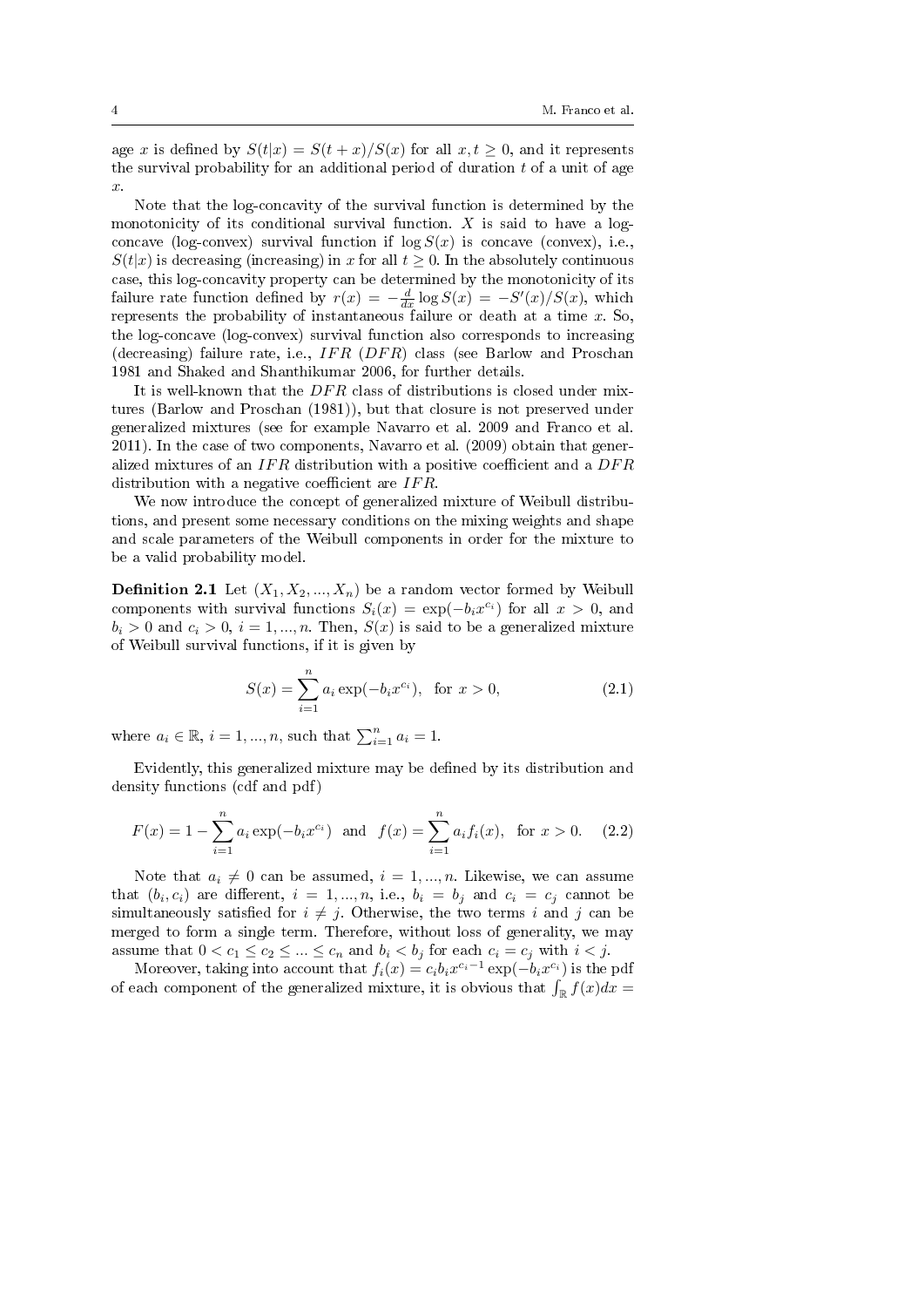$\sum_{i=1}^{n} a_i = 1$ , and consequently,  $f(x)$  is a pdf if and only if  $f(x) \ge 0$  for all  $x > 0$ , i.e., a generalized mixture of Weibull distributions is a valid probability model if and only if  $f(x)$  is everywhere positive. Besides, if some of the  $a_i$ 's are negative,  $f(x)$  could be negative for some values of x and so may not be a valid pdf.

Let us now consider necessary conditions for  $S(x)$  in  $(2.1)$  to be a valid survival function.

**Theorem 2.1** Let  $S(x) = \sum_{i=1}^{n} a_i S_i(x)$  be a generalized mixture of Weibull survival functions. If  $S(x)$  is a survival function, then  $a_1 > 0$  and

$$
\sum_{i=1}^{n} a_i b_i I(c_i = c_1) \ge 0,
$$
\n(2.3)

where  $I(c_i = c_1)$  denotes the indicator function indicating whether or not the equality holds.

*Proof* First, in order to check  $f(x) \ge 0$  for all  $x > 0$ , where  $f(x) = -\frac{d}{dx}S(x)$ is as given in (2.2), the function  $f(x)$  can be written as

$$
f(x) = b_1 c_1 x^{c_1 - 1} \exp(-b_1 x^{c_1}) g(x),
$$

where

$$
g(x) = \sum_{i=1}^{n} a_i \frac{b_i c_i}{b_1 c_1} x^{c_i - c_1} \exp(-(b_i x^{c_i} - b_1 x^{c_1}));
$$

thus,  $f(x)$  and  $g(x)$  have the same sign, and  $\lim_{x\to\infty} g(x) = a_1$ .

If we suppose that  $a_1 < 0$ , then there exits a  $x_0$  such that  $g(x) < 0$  for all  $x > x_0$ , which contradicts that  $f(x)$  is a pdf. Therefore,  $a_1 > 0$  becomes a necessary condition for  $f(x)$  to be positive.

Moreover, it is required that  $f(0) \geq 0$ , and according to the lowest shape parameter, we have

$$
\lim_{x \to 0} g(x) = \sum_{i=1}^{n} a_i \frac{b_i}{b_1} I(c_i = c_1)
$$

and now using a similar argument, its positivity becomes a necessary condition, which is equivalent to (2.3). Hence, the theorem.

Remark 2.1 From Theorem 2.1, when  $c_1 = c_2 = ... = c_n = c$ , we obtain the necessary conditions for a generalized finite mixture of Weibull distributions with a common shape parameter given by Franco and Vivo (2009a), which includes as special cases the generalized mixtures of exponential components (for  $c = 1$ ) given by Steutel (1967), and of Rayleigh components (for  $c = 2$ ).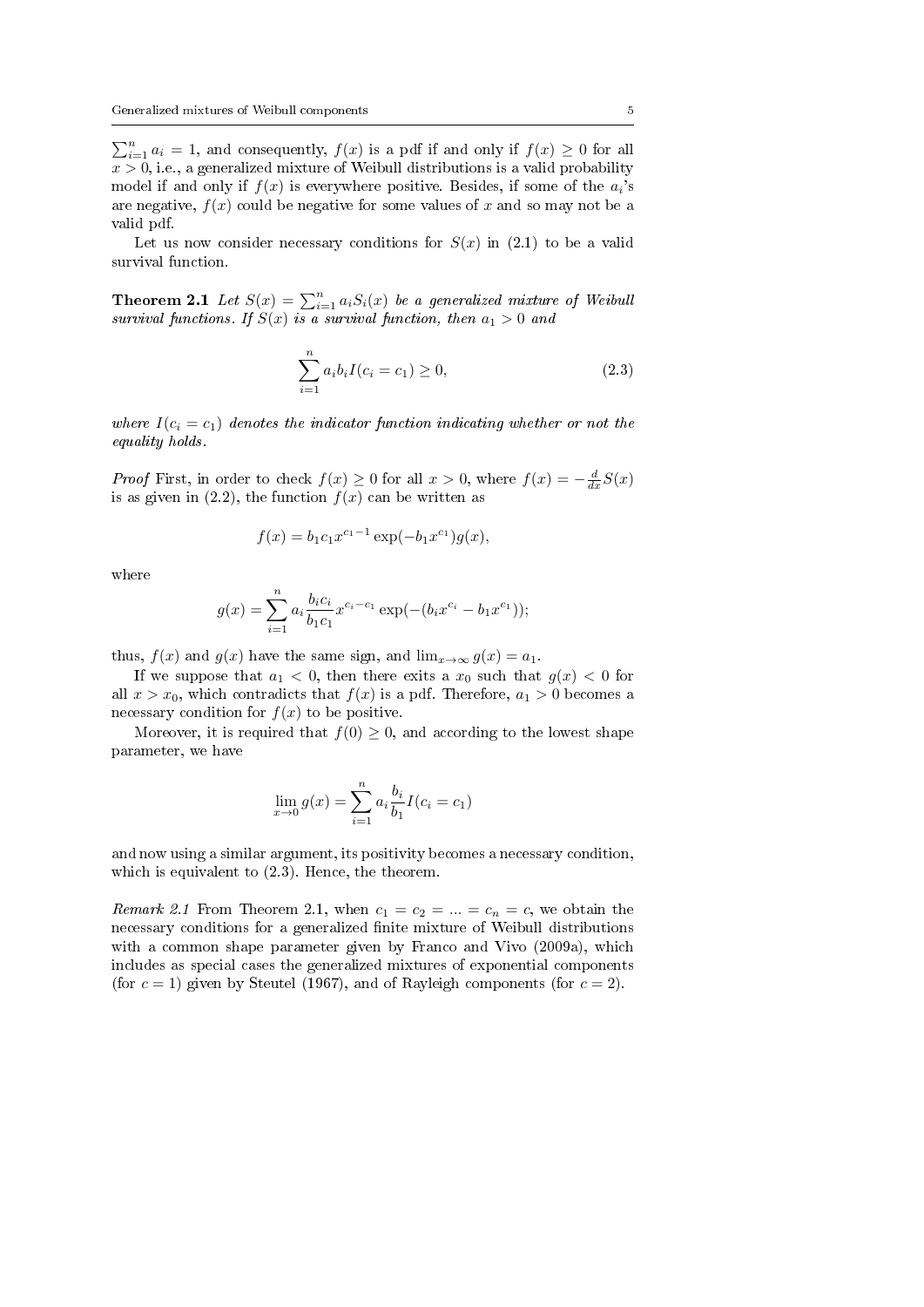## 3 Sufficient conditions for a finite Weibull mixture

The conditions of Theorem 2.1 are not sufficient for a generalized finite mixture of Weibull distributions. For example,  $S(x) = 2.5 \exp(-x^{0.5}) - 1.5 \exp(-2x^2)$ is not a valid survival function but (2.3) holds. The following result presents some sufficient conditions for  $f(x)$  to be a valid pdf.

**Theorem 3.1** Let  $f(x)$  in (2.2) be a generalized mixture of Weibull density functions. If

$$
\sum_{k=1}^{i} a_k b_k I(c_k = c_i) \ge 0, \text{ for } i = 1, ..., n,
$$
\n(3.1)

then  $f(x)$  is a pdf.

*Proof* Under the stated conditions,  $f(x)$  can be rewritten as

$$
f(x) = c_n x^{c_n - 1} \exp(-b_n x^{c_n}) \sum_{i=1}^n a_i b_i I(c_i = c_n) + \sum_{i=1}^{n-1} A_i(x),
$$

where

$$
A_i(x) = c_i x^{c_i - 1} \exp(-b_i x^{c_i}) \sum_{k=1}^i a_k b_k I(c_k = c_i)
$$
  
-  $c_{i+1} x^{c_{i+1} - 1} \exp(-b_{i+1} x^{c_{i+1}}) \sum_{k=1}^i a_k b_k I(c_k = c_{i+1}).$ 

Clearly, if  $\sum_{k=1}^{i} a_k b_k I(c_k = c_i) \geq 0$ , then  $A_i(x) \geq 0$  when  $c_i < c_{i+1}$  and also when  $c_i = c_{i+1}$ , since  $b_i < b_{i+1}$ . Consequently,  $f(x)$  is positive if (3.1) is satisfied, i.e.,  $f(x)$  is a pdf. Hence, the theorem.

Remark 3.1 The sufficient condition for a generalized finite mixture of exponential distributions given by Bartholomew (1969) are deduced from Theorem 3.1 when  $c_1 = c_2 = ... = c_n = 1$ .

## 4 Characterization of a generalized mixture of two Weibull components

In this section, we give the necessary and sufficient conditions on the mixing weights and parameters for a generalized mixture of two Weibull distributions to be a valid probability model.

Theorem 4.1 Let  $f(x) = a_1b_1c_1x^{c_1-1} \exp(-b_1x^{c_1})+a_2b_2c_2x^{c_2-1} \exp(-b_2x^{c_2})$ be a generalized mixture of two Weibull density functions with  $b_1 > 0$ ,  $b_2 > 0$ ,  $c_1 > 0, c_2 > 0, a_1 > 0$  and  $a_2 \in \mathbb{R}$ , such that  $a_1 + a_2 = 1, 0 < c_1 \leq c_2$  and  $b_1 < b_2$  when  $c_1 = c_2$ . Then, the following statements hold: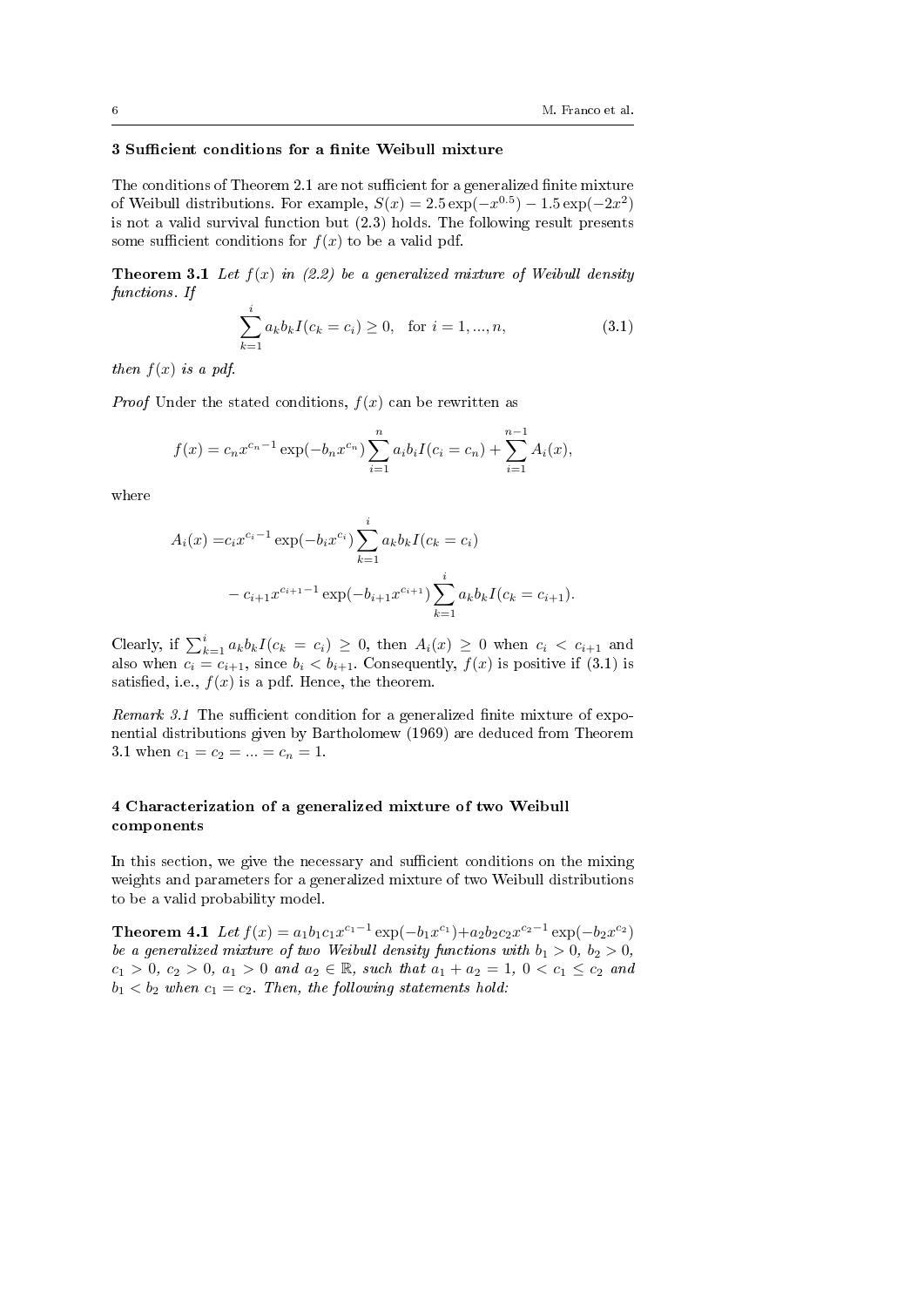(i) If  $c_1 = c_2$ , then  $f(x)$  is a pdf if and only if

$$
a_1 \le \frac{b_2}{b_2 - b_1};\tag{4.1}
$$

(ii) If  $c_1 < c_2$ , then  $f(x)$  is a pdf if and only if

$$
a_1 \leq \frac{b_1 c_1 x_0^{c_1} + c_2 - c_1}{b_1 c_1 x_0^{c_1} (1 - \exp((1 - b_1 x_0^{c_1})(c_2 - c_1)/c_2)) + c_2 - c_1} \tag{4.2}
$$

where  $x_0 \in (0,\infty)$  is the unique positive solution of the equation

$$
b_2 c_2 x^{c_2} - b_1 c_1 x^{c_1} = c_2 - c_1. \tag{4.3}
$$

Proof Firstly, Part (i) is given by Theorem 3.1 of Franco and Vivo (2009a). Also note that (4.1) is easily obtained from Equation (7) of Navarro et al. (2009).

On the other hand, to prove Part  $(ii)$ , when  $c_1 < c_2$ , the sufficient condition in (3.1) is too restrictive. In this case, using Equation (7) of Navarro et al. (2009),  $f(x)$  is pdf if and only if  $a_1 \leq 1/(1 - g(x_0))$  where  $g(x_0)$  = inf  $f_1(x)/f_2(x)$  is the infimum of the ratio between the density functions of both Weibull components. Here, we have

$$
g(x) = \frac{b_1 c_1}{b_2 c_2 x^{c_2 - c_1}} \exp(b_2 x^{c_2} - b_1 x^{c_1})
$$

which is a decreasing function for  $x \in (0, x_0)$  and an increasing function for  $x \in (x_0, \infty)$  where  $x_0 > 0$  is the unique positive solution of (4.3).

Therefore,  $f(x)$  is pdf if and only if

$$
a_1 \leq \frac{b_2c_2x_0^{c_2-c_1}}{b_2c_2x_0^{c_2-c_1} - b_1c_1\exp(b_2x_0^{c_2} - b_1x_0^{c_1})}
$$

which is equivalent to  $(4.2)$ . Hence, the theorem.

Remark 4.1 Part (i) of Theorem 4.1, when  $c_1 = c_2 = c = 1$ , establishes the necessary and sufficient conditions for a generalized mixture of two exponential components to be a valid pdf as discussed by Bartholomew (1969) and Baggs and Nagaraja (1996). Likewise, when  $c = 2$ , a generalized mixture of two Rayleigh components is a true probability model if and only if (4.1) holds.

Remark 4.2 An unresolved case of generalized mixture of two Weibull components with different shape parameters is  $c_1 = 1 < c_2 = 2$ , i.e., a generalized mixture of exponential and Rayleigh models, with scale parameters  $b_1 > 0$ and  $b_2 > 0$ , respectively, and mixing weights  $a_1 > 0$  and  $a_2 \in \mathbb{R}$ , such that  $a_1 + a_2 = 1$ . From Part (ii) of Theorem 4.1, the generalized mixture of their pdf's

$$
f(x) = a_1 b_1 \exp(-b_1 x) + 2a_2 b_2 x \exp(-b_2 x^2)
$$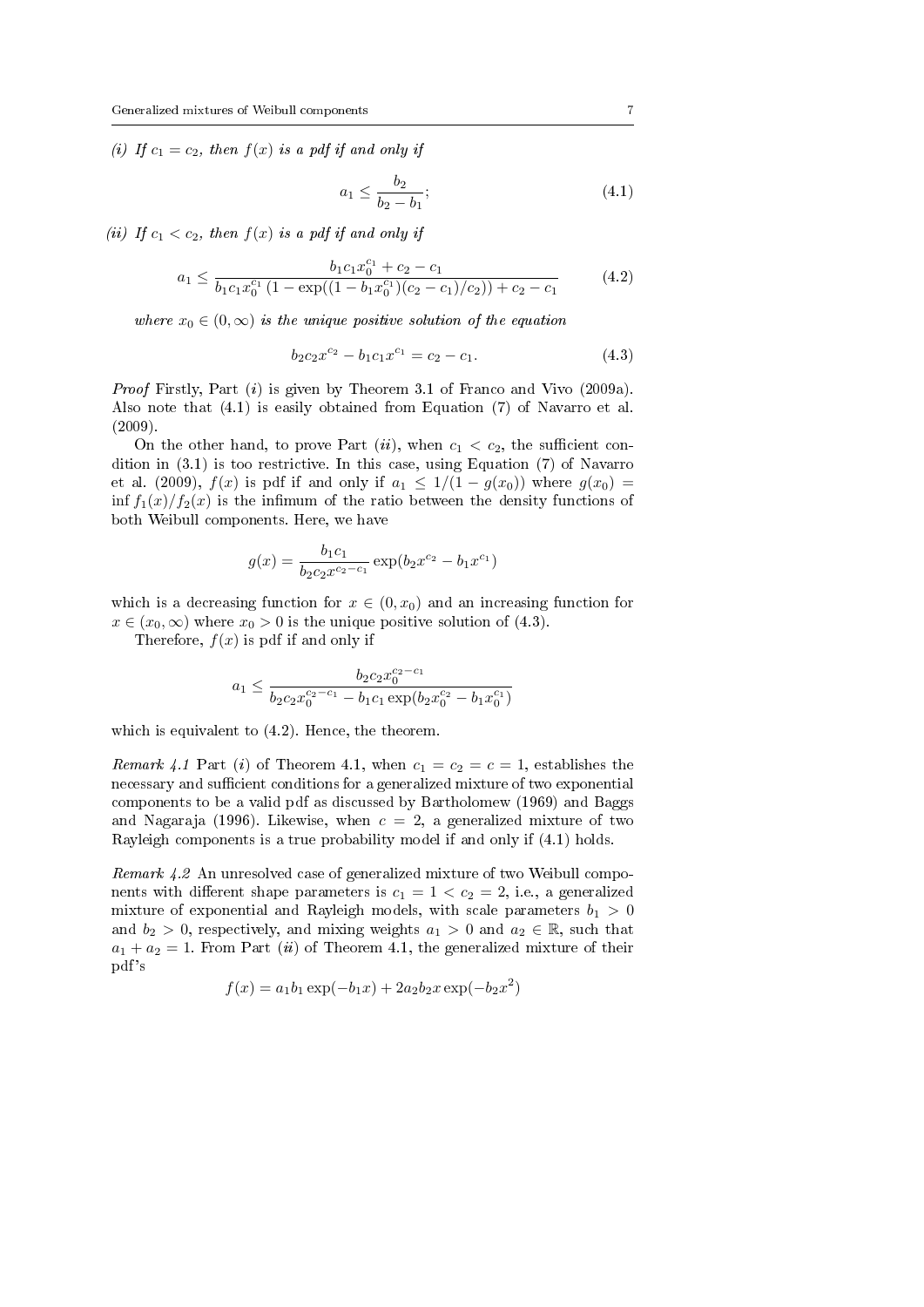is a valid pdf if and only if

$$
a_1 \leq \frac{b_1x_0 + 1}{b_1x_0(1 - \exp((1 - b_1x_0)/2)) + 1},
$$

where  $x_0 > 0$  is the unique positive solution of the equation  $2b_2x^2 - b_1x = 1$ , i.e.,

$$
a_1 \leq \frac{b_1 + \sqrt{b_1^2 + 8b_2}}{b_1 + \sqrt{b_1^2 + 8b_2} - 2b_1 \exp\left[0.5 - \left(b_1 + \sqrt{b_1^2 + 8b_2}\right) \frac{b_1}{8b_2}\right]}.
$$

Furthermore, we note here that the necessary and sufficient conditions for a generalized mixture of two Weibull components with common shape parameter do not ensure a valid probability model when different shape parameters are considered. Some graphs of generalized mixtures of two Weibull distributions for different mixing weights and specific values of their parameters can be used to check that  $a_1b_1 + a_2b_2 \geq 0$  is neither a necessary nor a sufficient condition.

For example, Figure 1a depicts  $f(x)$  for two Weibull components with  $b_1 = 1, b_2 = 2$  and  $c_1 = 0.5 < c_2 = 2$  and for varying values of the mixing weights, with the dark solid line for  $a_1 = 1.25$ , the dark dotted line for  $a_1 =$ 1.5, and the dashed line for  $a_1 = 2.5$ , respectively. In the three cases,  $x_0 =$ 0.692091042972595 is the required point in (4.2), but this inequality holds only for the first, because  $a_1 = 1.25 \le 1.326735827671239$ , and so  $f(x)$  is a valid pdf, with (4.1) also holding, i.e.,  $a_1 \leq 2$ . However,  $f(x)$  is not a pdf in the other two cases, i.e., (4.2) is not satisfied, since  $a_1 = 1.5$  and  $a_1 = 2.5$  are greater than 1.326735827671239, but  $a_1 \leq 2$  and  $a_1 > 2$ , respectively, and consequently  $(4.1)$  is not a sufficient condition.



Fig. 1: Graphs of  $f(x)$  of generalized mixture of two Weibull components with  $b_1 = 1, b_2 = 2$  and for different mixing weights.

Similarly, Figure 1b displays  $f(x)$  for two Weibull components with  $b_1 = 1$ ,  $b_2 = 2$  and  $c_1 = 1.5 < c_2 = 2$  and for varying values of the mixing weights, with the dark solid line for  $a_1 = 1.5$ , the dark dotted line for  $a_1 = 2.5$ , and the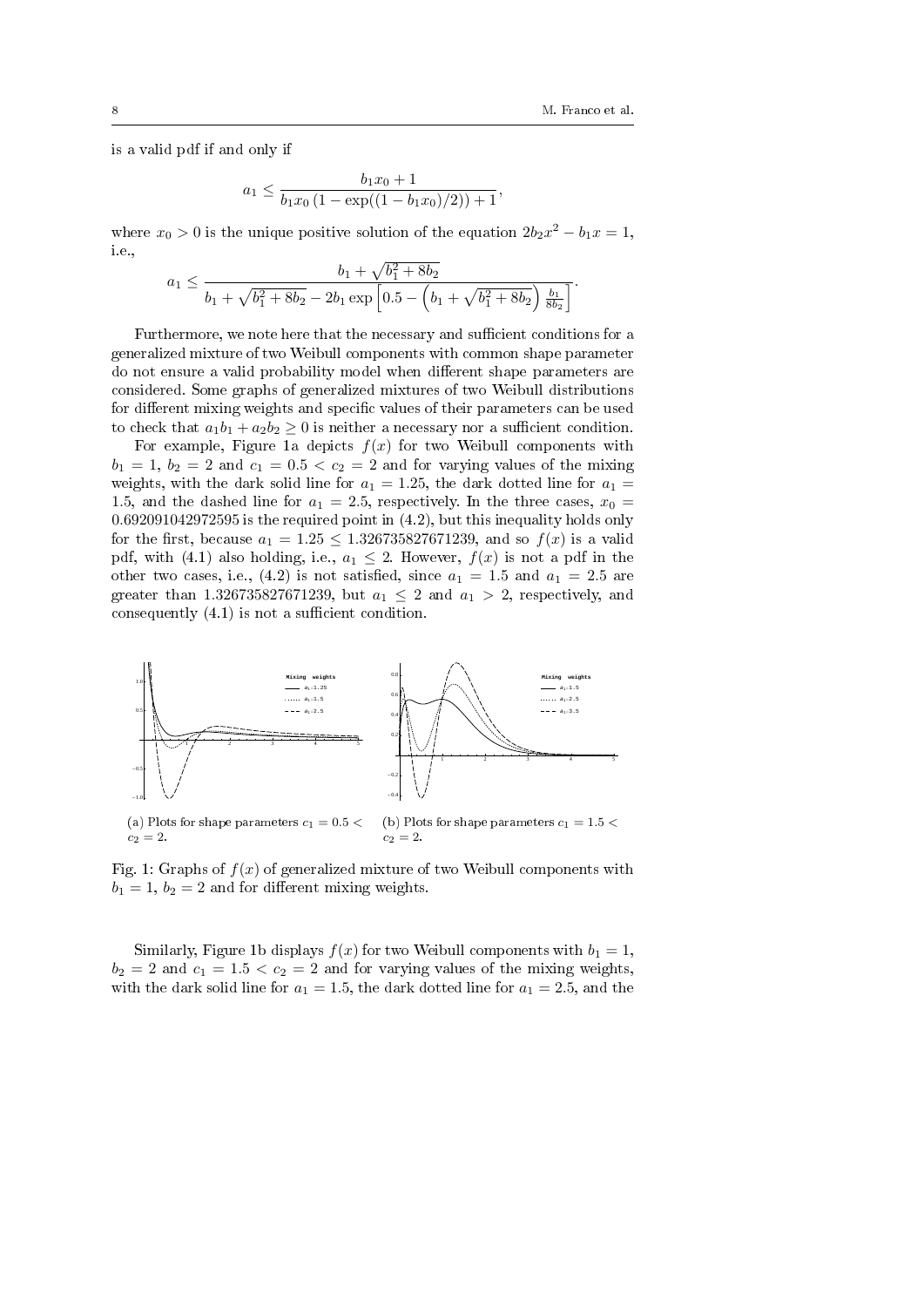dashed line for  $a_1 = 3.5$ , respectively. Now,  $x_0 = 0.5123859916786938$  is the required point in (4.2) for these three cases. Nevertheless, the inequality (4.2) is not verified for the last case since  $a_1 = 3.5 > 2.588930674148028$ , and so  $f(x)$  is not a valid pdf, with (4.1) also not holding, i.e.,  $a_1 > 2$ . Moreover,  $f(x)$ is a valid pdf in the two first cases, since  $a_1 = 1.5$  and  $a_1 = 2.5$  are lower than 2.588930674148028; but  $a_1 \leq 2$  and  $a_1 > 2$ , respectively, and consequently (4.1) is not a necessary condition.

## 5 Reliability properties of a generalized mixture of two Weibull components

In this section, we present some reliability results for a generalized mixture of two Weibull distributions. For this purpose, we consider different cases depending on the shape parameters of the two components.

Assuming a common shape parameter, the log-concavity of the survival function of a generalized mixture of two Weibull components has been established in Theorem 3.1 of Franco et al.  $(2011)$ , i.e., the classification in the IFR and DFR classes when  $c_1 = c_2$ , which of course includes the special cases of exponential and Rayleigh components.

In order to investigate the reliability properties of a generalized mixture of two Weibull distributions with different shape parameters, we first start with generalized mixtures with one component being exponential component.

**Theorem 5.1** Let  $X$  be a generalized mixture of an exponential and a Weibull component with shape parameter  $0 < c < 1$ , and scale parameters  $b_2 > 0$ and  $b_1 > 0$ , respectively. Then, X cannot be IFR, and X is DFR iff either  $0 < a_1 < 1$  or

$$
1 < a_1 \le \frac{1}{1 - w},\tag{5.1}
$$

where

$$
w = \min_{\tau \in \{\tau_1, \tau_2\}} \left\{ \frac{cb_1(1-c)e^{-b_1\tau^c + b_2\tau}}{cb_1(1-c) + (cb_1\tau^{c-1} - b_2)^2 \tau^{2-c}} \right\},
$$
(5.2)

with  $\tau_1$  and  $\tau_2$  being the two unique solutions of

$$
cb_1 - b_2(2 - c)x^{1-c} + x^c (cb_1 - b_2 x^{1-c})^2 = 0
$$
\n(5.3)

such that 
$$
\tau_1 \in \left( \left( \frac{cb_1}{b_2(2-c)} \right)^{1/(1-c)}, \left( \frac{cb_1}{b_2} \right)^{1/(1-c)} \right)
$$
 and  $\tau_2 > \left( \frac{cb_1}{b_2} \right)^{1/(1-c)}$ .

*Proof* It is well known that a Weibull distribution with shape parameter  $c > 0$ is DFR (IFR) iff  $c \le 1$  ( $c \ge 1$ ). Here,  $0 < c < 1$ , and so X is an ordinary mixture of two DFR components for  $a_1 < 1$ , i.e.,  $a_2 = 1 - a_1 > 0$ , and consequently X is  $DFR$  since the  $DFR$  class is preserved by ordinary mixtures; see Barlow and Proschan (1981).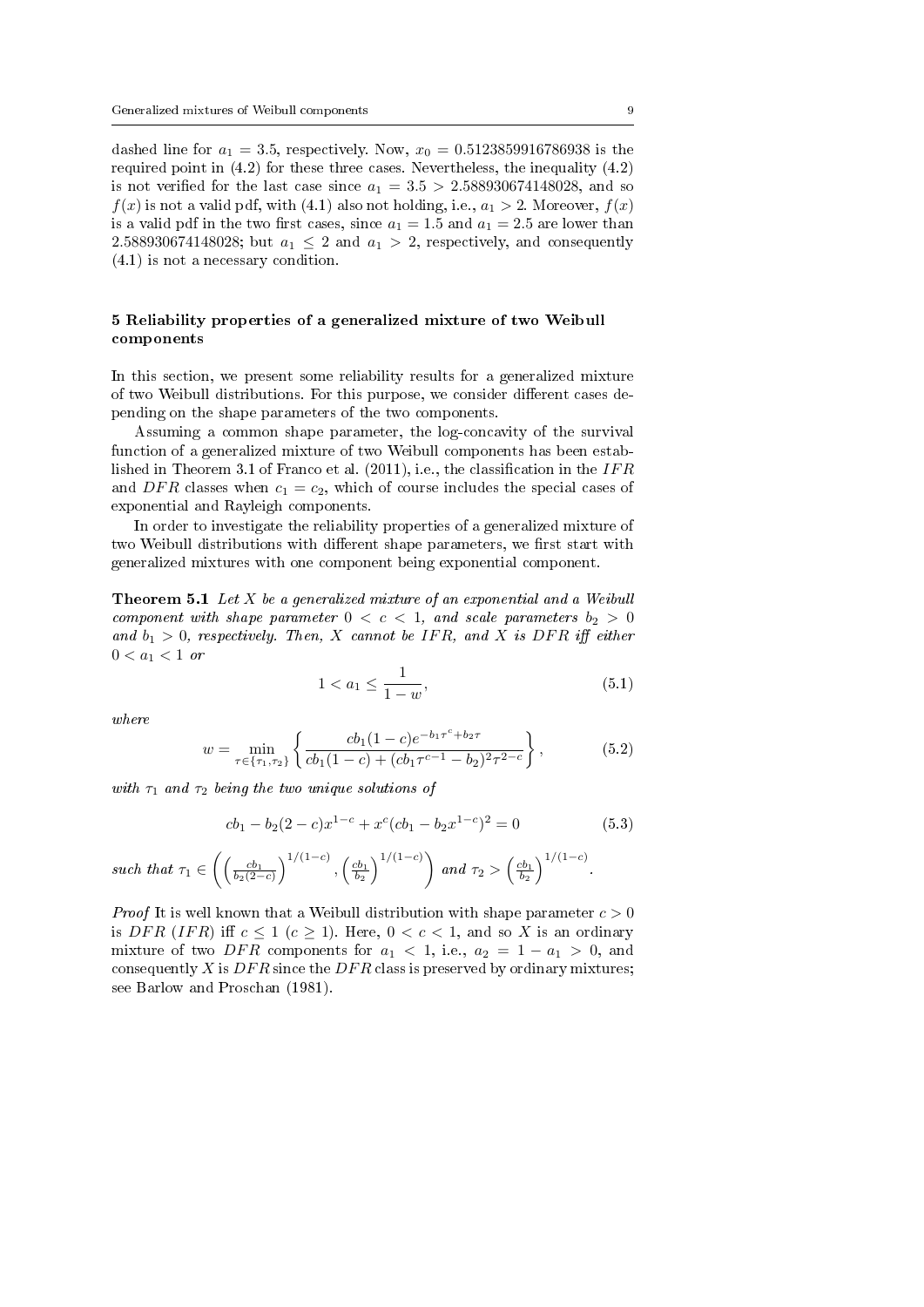Otherwise, for  $a_1 > 1$ , the classification of X depends on the sign of  $g(x) =$  $S''(x)S(x) - S'(x)^2$ , e.g., see Lemma 2.1 of Franco et al. (2011). Thus,  $g(x)$ can be expressed as

$$
g(x) = a_1 x^{c-2} e^{-b_1 x^c - b_2 x} h(x),
$$

where

$$
h(x) = a_2 ((b_1 c x^{c-1} - b_2)^2 x^{2-c} - b_1 c(c-1)) - a_1 b_1 c(c-1) e^{-b_1 x^c + b_2 x},
$$

and so both functions  $g(x)$  and  $h(x)$  have the same sign. Note that  $h(0)$  =  $b_1c(1-c) > 0$ , and so it cannot be negative for all  $x > 0$ , and consequently,  $X$  cannot be  $IFR$ .

Now, let us see under what conditions the sign of  $h(x)$  is non-negative, and from Lemma 2.1 of Franco et al. (2011), X is DFR. For this purpose,  $h(x)$ can be rewritten as

$$
h(x) = (1 - a_1)h_2(x) + a_1h_1(x) = h_2(x) + a_1(h_1(x) - h_2(x)),
$$

where

$$
h_1(x) = b_1c(1-c)e^{-b_1x^c+b_2x}
$$
 and  $h_2(x) = b_1c(1-c) + (b_1cx^{c-1}-b_2)^2x^{2-c}$ ,

both functions being positive. Obviously,  $h(x) \geq 0$  for all x such that  $h_1(x) \geq$  $h_2(x)$ . So, X is DFR if and only if  $h(x) \geq 0$  for all x such that  $h_1(x) < h_2(x)$ , which is equivalent to

$$
a_1 \le \frac{h_2(x)}{h_2(x) - h_1(x)} \Leftrightarrow \frac{a_1 - 1}{a_1} \le \frac{h_1(x)}{h_2(x)} < 1. \tag{5.4}
$$

However, if (5.4) does not hold, i.e., there exist a point x such that  $\frac{h_1(x)}{h_2(x)}$  <  $\frac{a_1-1}{a_1}$ , then X cannot be DFR.

In order to analyze the ratio  $h_1(x)/h_2(x)$  for x such that  $h_1(x) < h_2(x)$ , from the first derivatives of  $h_1(x)$  and  $h_2(x)$ , we have that  $h_1(x)$  changes its monotonicity from being decreasing to increasing for all  $x > 0$ , attaining its minimum at  $x_1 = \left(\frac{b_1 c}{b_2}\right)^{1/(1-c)}$ . Analogously,  $h_2(x)$  changes its monotonicity only twice, it increases for  $x < x_2 = \left(\frac{b_1 c^2}{b_2 (2 - 1)}\right)$  $\frac{b_1c^2}{b_2(2-c)}\Big)^{1/(1-c)}$ , then decreases for  $x \in (x_2, x_1)$ , and ultimately increases for  $x > x_1$ . Thus, it is straightforward to check that the sign of the first derivative of  $h_1(x)/h_2(x)$  is determined by the sign of

$$
h'_1(x)h_2(x) - h_1(x)h'_2(x) = -b_1c(1-c)x^{c-1}e^{-b_1x^c + b_2x}(b_1c - b_2x^{1-c})k(x),
$$

where

$$
k(x) = b_1c - b_2(2 - c)x^{1-c} + x^c(b_1c - b_2x^{1-c})^2.
$$

Note that  $k(0) = b_1 c > 0$  and  $\lim_{x\to\infty} k(x) = \infty$ . Furthermore,  $b_1 c - b_2(2$  $c) x^{1-c} > 0$  for all  $x < x_3$ , where  $x_3 = \left(\frac{b_1 c}{b_2(2-c)}\right)^{1/(1-c)} \in (x_2, x_1)$ , and so the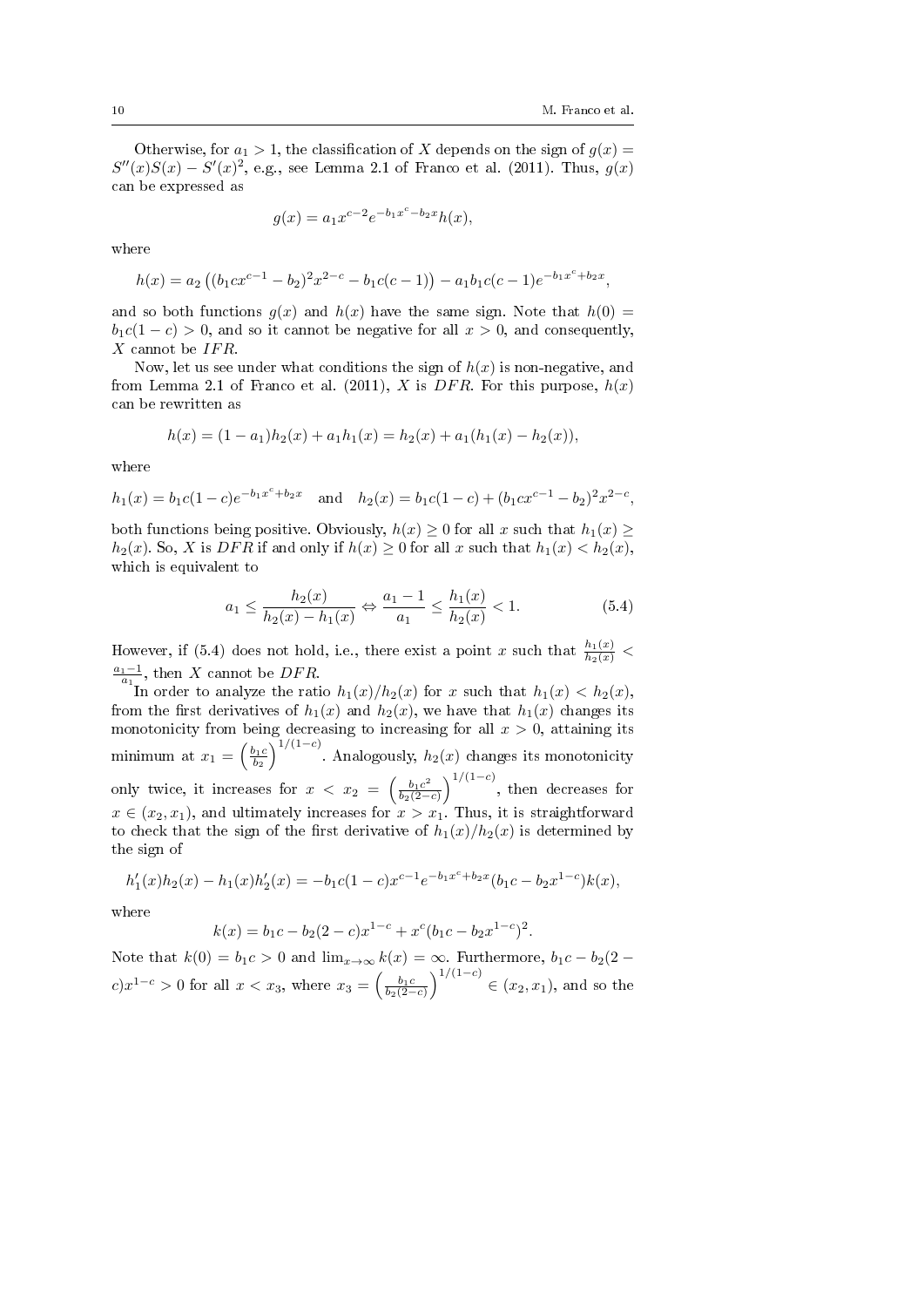first term of  $k(x)$  is negative for all  $x > x_3$ . Likewise, the other term of  $k(x)$ is equal to  $h_2(x) - b_1c(1-c) \geq 0$  for all x, and so it increases for  $x < x_2$ , then decreases for  $x \in (x_2, x_1)$ , and ultimately increases for  $x > x_1$ , being null at  $x_1$ . Therefore,  $k(x)$  changes its sign only twice from being positive when  $x < \tau_1$ , then is negative for  $x \in (\tau_1, \tau_2)$ , and ultimately is positive for  $x > \tau_2$ , where  $\tau_1 \in (x_3, x_1)$  and  $\tau_2 > x_1$  are the two unique solutions of (5.3).

Finally, taking into account the sign of  $-(b_1c - b_2x^{1-c})$  and  $k(x)$ , the quotient  $h_1(x)/h_2(x)$  decreases in  $(0, \tau_1)$ , then increases in  $(\tau_1, x_1)$ , again decreases in  $(x_1, \tau_2)$ , and ultimately increases in  $(\tau_2, \infty)$ . Thus,  $h_1(x)/h_2(x)$ attains its two local minimums at the two unique solutions  $\tau_1$  and  $\tau_2$  of (5.3), being  $w_1 = h_1(\tau_1)/h_2(\tau_1) < 1$  and  $w_2 = h_1(\tau_2)/h_2(\tau_2) < 1$  since  $w_3 = h_1(x_1)/h_2(x_1) = e^{-b_1(1-c)x_1^c} < 1.$  Therefore,  $(5.4)$  holds if and only if

$$
\frac{a_1 - 1}{a_1} \le w = \min\{w_1, w_2\},\
$$

and consequently,  $X$  is  $DFR$  if and only if (5.1) holds.

Remark 5.1 From Theorem 5.1, an exponential and Weibull generalized mixture X with shape parameter  $0 < c < 1$  is not always DFR, it can have neither bathtub shaped failure rate nor upside-down bathtub shaped failure rate function, denoted in short by ∪-shaped and ∩-shaped, respectively. In detail, from the proof of Theorem 5.1 and assuming (4.2), if  $a_1 > 1/(1-w)$ then the failure rate of  $X$  decreases at the beginning and at the end, and has one or two piecewise increasing in the middle, i.e.,  $X$  has a single or double  $\vee$ -shaped failure rate. Here, X has a  $\vee$ -shaped failure rate function iff either  $a_1 > 1/(1-w_i)$  holds for only one of  $i = 1, 2$ , or  $a_1 \geq 1/(1-w_3)$ . Moreover, X has a double  $\vee$ -shaped failure rate iff  $a_1 > 1/(1-w_i)$  for  $i = 1, 2$ , and  $a_1 < 1/(1-w_3)$ .

For example, if  $c = 0.5$ ,  $b_1 = 1$  and  $b_2 = 2$ , X is DFR when its mixing weight  $a_1 \leq 1.369955901927713$ , and X has a ∨∧-shaped failure rate when 1.369955901927713 <  $a_1 \leq 1.877189829645477$ , since  $1/(1 - w_1)$  = 8.234894564961930. Figure 2a displays regions for (4.2) and (5.1) according to different  $(b_1, b_2)$  when  $c = 0.5$ . Here,  $a_1$  must be always below the gray surface. Moreover, X is  $DFR$  when  $a_1$  is below of the white surface, and it has a ∨-shaped failure rate when  $a_1$  is between the white and gray surfaces.

**Theorem 5.2** Let X be a generalized mixture of an exponential and a Weibull component with shape parameter  $c > 1$ , and scale parameters  $b_1 > 0$  and  $b_2 > 0$ , respectively. Then, X can be neither DFR nor IFR. Moreover, the following items hold:

(i) If  $1 < c < 2$ , then X has a ∪-shaped (∩-shaped) failure rate for  $a_1 > 1$  $(a_1 < 1)$ , or it has a double ∪-shaped (∩-shaped) failure rate iff  $a_1 > 1$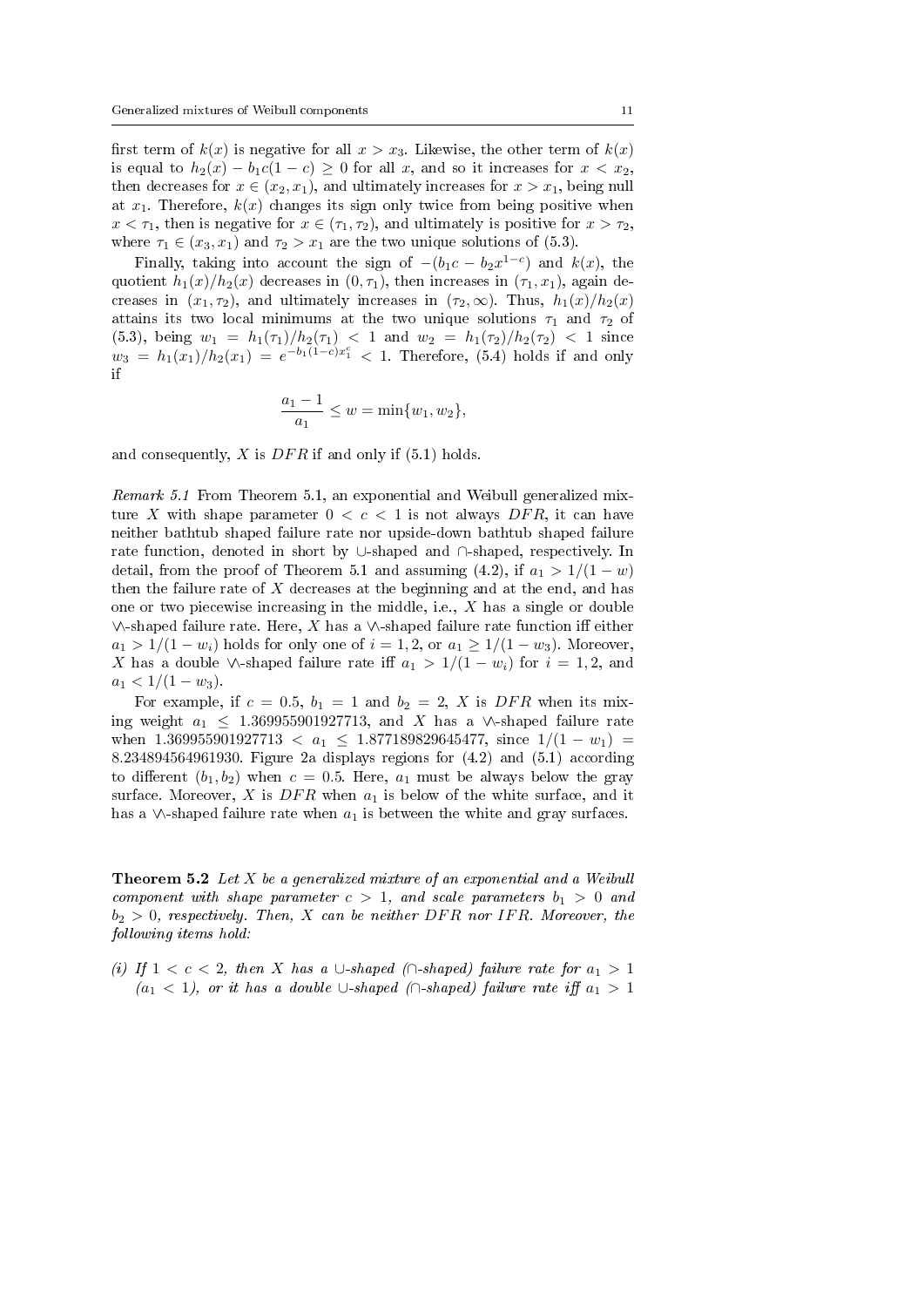

(a) Boundary surfaces for  $a_1$  from  $(4.2)$ and (5.1) with  $c = 0.5$ .

(b) Boundary surfaces for  $a_1$  from  $(4.2)$ and Part *(ii)* of Theorem 5.2.

Fig. 2: Regions for  $a_1$  according to  $(b_1, b_2) \in (0, 3.5) \times (0, 3)$ .

$$
(a_1 < 1) \text{ and}
$$
\n
$$
\frac{1 - a_1}{a_1} \in (v_1, v_2)
$$
\n
$$
= \left( -\exp\left( -b_1 \frac{c-1}{c} \left( \frac{b_1}{b_2 c} \right)^{\frac{1}{c-1}} \right), \left( \frac{(b_1 - b_2 c x_2^{c-1})^2}{b_2 c (c-1) x_2^{c-2}} - 1 \right) e^{b_2 x_2^c - b_1 x_2} \right)
$$
\n(5.5)

where  $x_2 < x_1 = \left(\frac{b_1}{b_2c}\right)^{1/(c-1)}$  is the unique positive solution of  $(b_1 - b_2 c x^{c-1})^2 x + b_2 c x^{c-1} = (2 - c) b_1.$  (5.6)

- (ii) If  $c = 2$ , then X has a ∪-shaped (∩-shaped) failure rate for  $a_1 \in (1, 2b_2/b_1^2]$  $(a_1 < \min\{1, 2b_2/b_1^2\})$ , or it has a  $\mathcal N$ -shaped ( $\mathcal N$ -shaped) failure rate for  $a_1 > \max\{1, 2b_2/b_1^2\} \ (a_1 \in (2b_2/b_1^2, 1)).$
- (iii) If  $c > 2$ , then X has a  $\wedge$ -shaped failure rate for  $a_1 < 1$ , and X has a  $\land$ -shaped failure rate 1 < a<sub>1</sub> < 1/(1 + v<sub>1</sub>) where v<sub>1</sub> is given in (5.5).

*Proof* From the survival and density functions of  $X$ , its failure rate function can be expressed as

$$
r(x) = b_1 w(x) + b_2 c x^{c-1} (1 - w(x)) = b_2 c x^{c-1} + (b_1 - b_2 c x^{c-1}) w(x)
$$

where  $w(x) = a_1 e^{-b_1 x} / (a_1 e^{-b_1 x} + (1 - a_1) e^{-b_2 x^c})$ , e.g., see Equation (3) in Navarro et al. (2009). Note that  $w(x)$  is always positive, since it is the ratio of two survival functions and  $a_1 > 0$ . Also, it is easy to check that  $\lim_{x\to\infty} w(x) =$ 1. Moreover, the term  $b_1 - b_2 c x^{c-1}$  with  $c > 1$  changes its sign at  $x_1 =$  $\left(\frac{b_1}{b_2c}\right)$  $\int_{1}^{1/(c-1)}$  and converges to  $-\infty$  as  $x \to \infty$ . Thus, we have that

$$
r(x_1) = b_1
$$
 and  $\lim_{x \to \infty} r(x) = b_1$ ,

i.e., the failure rate function of  $X$  crosses at  $x_1$  or is equal to its horizontal asymptote  $y = b_1$ , and consequently, it must change its monotonicity at least once in  $(x_1, \infty)$ . So, X can be neither DFR nor IFR for all  $c > 1$ .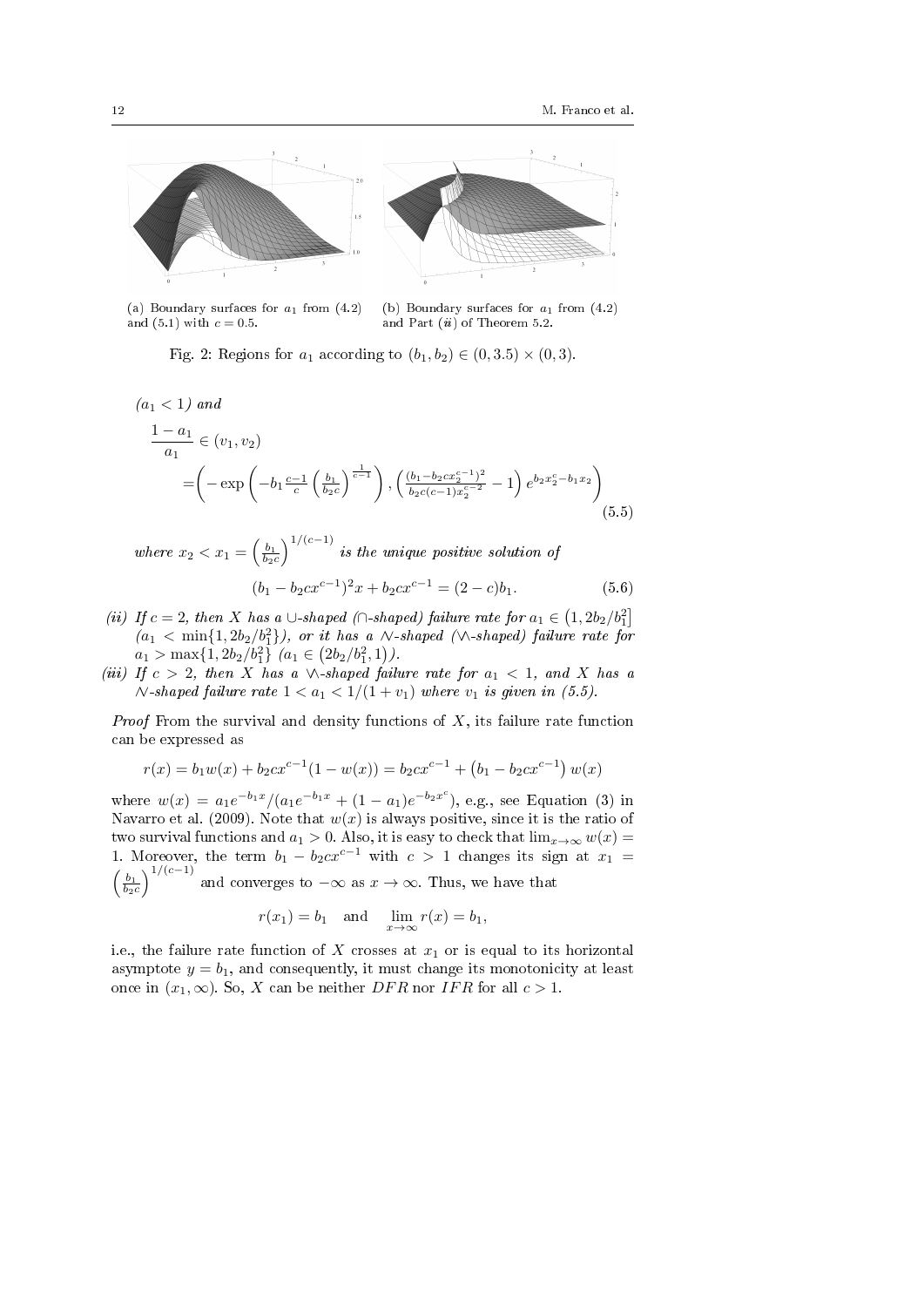Now, let us see the monotonicity intervals of  $r(x)$ . For this purpose, we have to study intervals in which the sign of its first derivative holds according to the shape parameter  $c > 1$ , and it is equivalent to discuss the sign of  $g(x) = S''(x)S(x) - S'(x)^2$  defined in the proof of Theorem 5.1. In this case,  $g(x)$  can be rewritten as  $g(x) = (1 - a_1)x^{c-2}e^{-2b_2x^c}h(x)$ , where

$$
h(x) = a_1 ((b_1 - b_2 c x^{c-1})^2 x^{2-c} - b_2 c (c-1)) e^{b_2 x^c - b_1 x} + (a_1 - 1) b_2 c (c-1),
$$

and so  $g(x)$  and  $h(x)$  have the same sign when  $a_1 < 1$  and opposite signs when  $a_1 > 1.$ 

First, when  $1 < c < 2$ , it is easy to check that  $h(0) = -b_2c(c-1) < 0$  and  $\lim_{x\to\infty} h(x) = \infty$ , and its first derivative

$$
h'(x) = -a_1(b_1 - b_2cx^{c-1})x^{1-c}e^{b_2x^c - b_1x}k(x),
$$

where  $k(x) = (b_1 - b_2 c x^{c-1})^2 x + b_2 c x^{c-1} - (2 - c) b_1$  is an increasing function with  $k(0) = -(2-c)b_1 < 0, k(x_1) = (c-1)b_1 > 0$  and  $\lim_{x\to\infty} k(x) = \infty$ . Thus, we have that  $h(x)$  changes its monotonicity only twice from being increasing in  $(0, x_2)$ , then decreasing in  $(x_2, x_1)$ , and ultimately increasing in  $(x_1, \infty)$ , where  $x_2 \in (0, x_1)$  is the unique solution of (5.6).

Therefore,  $h(x)$  changes its sign only once from being negative to positive when either  $h(x_2) \leq 0$  or  $h(x_1) \geq 0$ . Otherwise,  $h(x)$  changes its sign three times whenever  $h(x_2) > 0$  and  $h(x_1) < 0$ , which is equivalent to (5.5). Consequently, the failure rate of  $X$  is decreasing (increasing) at the beginning, and then increasing (decreasing) for  $a_1 > 1$   $(a_1 < 1)$  when either  $h(x_2) \leq 0$  or  $h(x_1) \geq 0$ . Moreover, if (5.5) holds, then the failure rate changes its monotonicity three times from being decreasing (increasing), then increasing (decreasing), again decreasing (increasing), and ultimately increasing (decreasing) for  $a_1 > 1$   $(a_1 < 1)$ .

Next, when  $c = 2$ ,  $\lim_{x \to \infty} h(x) = \infty$ , but  $h(0) = a_1 b_1^2 - 2b_2$  can be positive or negative depending on  $a_1$ . In addition, it is immediate to prove that  $h(x)$ changes its monotonicity from being decreasing to increasing at  $x_1 = \frac{b_1}{2b_2}$ , attaining its minimum at this point, with  $h(x_1) = -2b_2 \left(1-a_1 \left(1-e^{-\frac{b_1^2}{4b_2}}\right)\right) <$ 0. Note that  $h(x_1) \geq 0$  is equivalent to  $a_1 \geq \left(1 - e^{-b_1^2/(4b_2)}\right)^{-1}$ , but from (4.2) it is not satisfied for a valid pdf. Thus,  $h(x)$  changes its sign only once from

being negative to positive when  $a_1 \leq 2b_2/b_1^2$ , and it changes its sign only twice from being positive at the beginning and at the end, and negative in the middle when  $a_1 > 2b_2/b_1^2$ . Therefore, X has a ∪-shaped (∩-shaped) failure rate whenever  $a_1 \in (1, 2b_2/b_1^2]$   $(a_1 < \min\{1, 2b_2/b_1^2\})$ , i.e., it is decreasing (increasing) at the beginning, and then increasing (decreasing). Otherwise, its failure rate function is  $\wedge$ -shaped ( $\wedge$ -shaped) when  $a_1 > \max\{1, 2b_2/b_1^2\}$  $(a_1 \in (2b_2/b_1^2, 1)),$  i.e., it increases (decreases), then decreases (increases), and ultimately increases (decreases).

Finally, when  $c > 2$ , the function  $g(x)$  can be expressed as

$$
g(x) = (1 - a_1)b_2c(c - 1)x^{c-2}e^{-2b_2x^{c}}h(x),
$$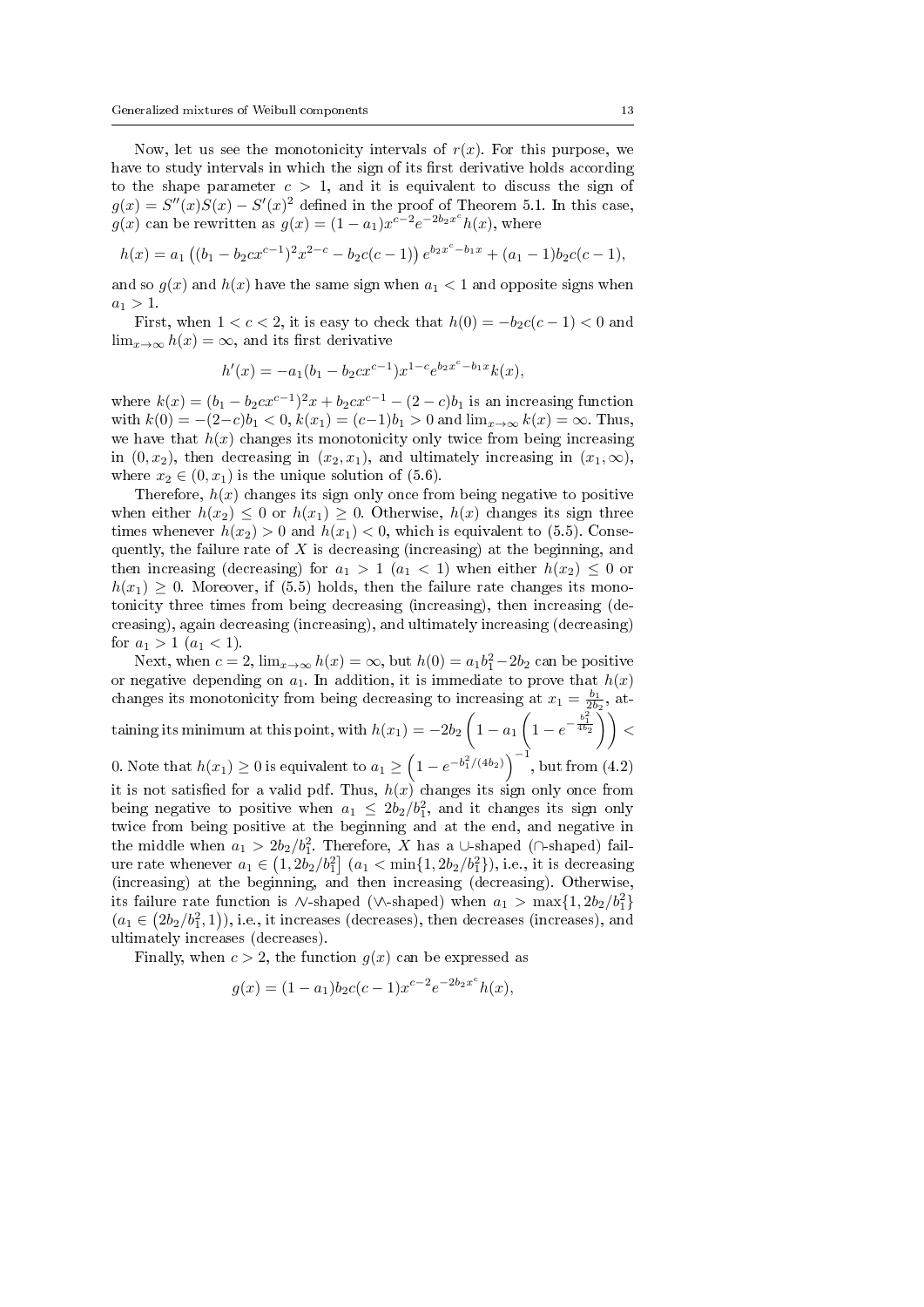where  $h(x) = a_1 \left( \frac{h_1(x)}{h_2(x)} + 1 \right) - 1$  has the same sign as  $g(x)$  for  $a_1 < 1$  and the opposite sign for  $a_1 > 1$ , with

 $h_1(x) = (b_1 - b_2 c x^{c-1})^2 - b_2 c (c-1) x^{c-2}$  and  $h_2(x) = b_2 c (c-1) x^{c-2} e^{b_1 x - b_2 x^c}$ .

Note that  $\lim_{x\to 0} h(x) = \infty$  and  $\lim_{x\to\infty} h(x) = \infty$ . So, taking into account that  $h_2(x) > 0$  for all  $x > 0$ , we have  $h(x) > 0$  (<) if and only if  $\frac{h_1(x)}{h_2(x)} >$  $\frac{1-a_1}{a_1}$  (<). Thus, we have to analyze the ratio  $h_1(x)/h_2(x)$  for all  $x > 0$ . For this purpose, it is straightforward to check that  $h_1(x)/h_2(x)$  decreases and then increases, attaining its minimum at  $x_1 = \left(\frac{b_1}{b_2c}\right)^{1/(c-1)}$ , with  $\frac{h_1(x_1)}{h_2(x_1)}$  =  $v_1 \in (-1, 0)$  as given in (5.5).

Clearly, when  $a_1 < 1$ ,  $(1 - a_1)/a_1 > 0$ , and hence, there exist  $x_2$  and  $x_3$ ,  $0 < x_2 < x_1 < x_3$  such that  $h_1(x)/h_2(x) > (1 - a_1)/a_1$  for  $x < x_2$  or  $x > x_3$ , and  $h_1(x)/h_2(x) < (1-a_1)/a_1$  when  $x \in (x_2, x_3)$ , i.e.,  $h(x)$  changes its sign only twice from being positive at the beginning, negative in the middle, and positive at the end. Therefore, X has a  $\wedge$ -shaped failure rate when  $a_1 < 1$ , i.e., it decreases, then increases, and ultimately decreases.

In addition, when  $a_1 > 1$ ,  $(1 - a_1)/a_1 < 0$ , and so, it might be lower or upper than  $v_1$ . Note that,  $(1 - a_1)/a_1 \le v_1$  is equivalent to  $a_1 \ge 1/(1 + v_1)$ , which is not satisfied for  $a_1$  bounded by (4.2) to be a valid pdf. Furthermore, for  $(1 - a_1)/a_1 > v_1$ ,  $h(x)$  changes its sign only twice, as in the case  $a_1 < 1$ ; however now  $g(x)$  has opposite sign to  $h(x)$ , and consequently, X has a  $\mathcal{N}$ shaped failure rate when  $1 < a_1 < 1/(1 + v_1)$ , i.e., it increases in  $x < x_2$ , then decreases in  $x \in (x_2, x_3)$ , and ultimately decreases in  $x > x_3$ .

Remark 5.2 From Theorem 5.2, an ordinary mixture of an exponential and a Weibull component with shape parameter  $c > 1$  can be neither  $DFR$  nor IFR; and the shape of its failure rate function was studied by Wondmagegnehu et al. (2005).

Further, the particular case of the generalized mixture of exponential and Rayleigh components can be neither  $DFR$  nor IFR. Figure 2b shows regions for (4.2) and Part (ii) of Theorem 5.2 according to  $(b_1, b_2)$ . Here,  $a_1$  must be always below the gray surface, and the failure rate of X has a  $\cap$ -shaped when  $a_1$  is below the white surface and  $a_1 < 1$ ,  $\wedge$ -shaped when  $a_1$  is between the white and gray surfaces and  $a_1 < 1$ , ∪-shaped when  $a_1$  is below the white surface and  $a_1 > 1$ , and  $\wedge$ -shaped when  $a_1$  is between the white and gray surfaces and  $a_1 > 1$ .

In this context, from Theorems 5.1 and 5.2, we show some different shapes of the failure rates of generalized mixtures of an exponential and a Weibull component with shape parameter  $c = 0.75$  (Figure 3a) and  $c = 1.4$  (Figure 3b).

Finally, we obtain some reliability results for generalized mixtures of two Weibull components with different shape parameters, neither of them being exponential. For this purpose, we will use the following auxiliary lemma, which proof is straightforward.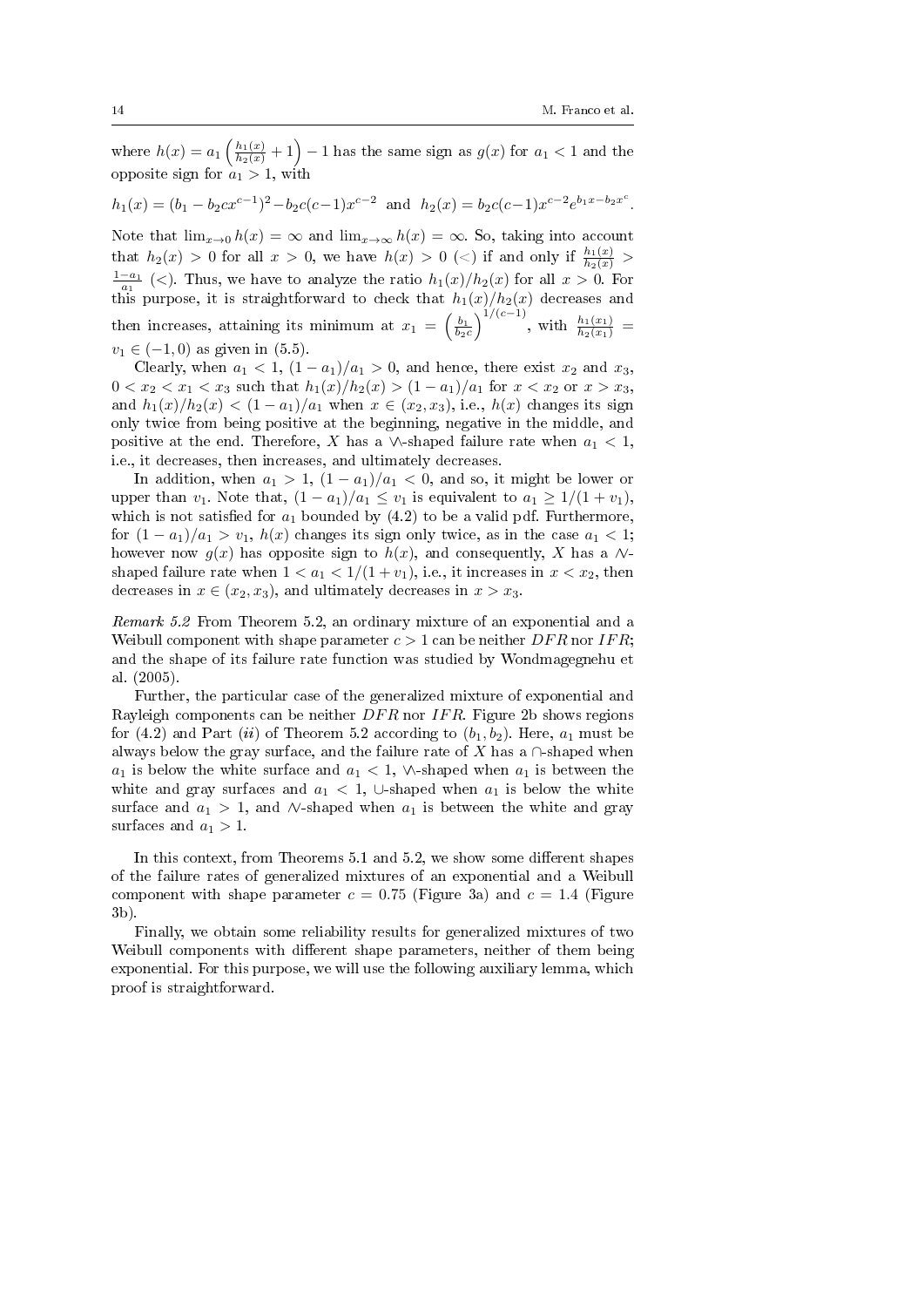

(a) Plots of  $DFR$  (solid lines),  $\vee$ -shaped (dotted lines) and double ∨∧-shaped (dashed lines) for  $a_1 = 1.2, 1.25, ..., 1.55$ , with  $b_1 = 4$ ,  $b_2 = 3$ ,  $c = 0.75$ .



(b) Plots of ∩-shaped (solid lines), double ∩-shaped (dashed lines) and double ∪-shaped (dotted and dashed lines) for  $a_1 = 0.65, 0.7, \ldots, 1.2, \text{ with } b_1 = 2.1,$  $b_2 = 1, c = 1.4.$ 

Fig. 3: Failure rates of generalized mixtures of an exponential and a Weibull component.

### Lemma 5.1 The following items hold:

- (i) Let  $g_1(t)$  and  $g_2(t)$  be two arbitrary real functions such that its composite function is well defined,  $g_1 \circ g_2(t)$ . If  $g_1(t)$  is concave (convex) and either  ${g_1(t)}$  is non-decreasing and  $g_2(t)$  is concave (convex)} or  ${g_1(t)}$  is non-increasing and  $g_2(t)$  is convex (concave)}, then  $g_1 \circ g_2(t)$  is concave (convex).
- (ii) If  $S(t)$  is a log-concave (log-convex) survival function and  $c \geq 1$  ( $0 < c \leq$ 1), then  $S(t^c)$  is a log-concave (log-convex) survival function.

**Theorem 5.3** Let  $X$  be a generalized mixture of two Weibull components with different shape parameters,  $c_1 < c_2$ , and scale parameters  $b_1 > 0$  and  $b_2 > 0$ , respectively.

- (i) For  $0 < c_1 < c_2 < 1$ , X is DFR when  $a_1 < 1$  or (5.1) holds with  $c = c_1/c_2$ in (5.2). Otherwise, X has a single or multiple  $\wedge$ -shaped failure rate.
- (ii) For  $1 < c_1 < c_2$ , X cannot be DFR. Moreover, X is either IFR or single or multiple ∧∨-shaped failure rate.
- (iii) For  $0 < c_1 < 1 < c_2$ , X cannot be IFR. Moreover, X is either DFR or single or multiple  $\land$ -shaped failure rate.

*Proof* For  $a_1 < 1$ , X is an ordinary mixture of two Weibull components with different shape parameters,  $c_1 < c_2$ . Thus, if  $c_2 < 1$ , it is a mixture of two  $DFR$  components, and consequently, X is  $DFR$ ; see Barlow and Proschan (1981).

In the remaining cases, the monotonicity of the failure rate function of  $X$ with  $c_1 \neq 1$  is established by the sign of  $g(x) = S''(x)S(x) - S'(x)^2$  as defined in the proof of Theorem 5.1, which has the same sign as  $h(x) = x^{2-c_1}e^{2b_1x^{c_1}}g(x)$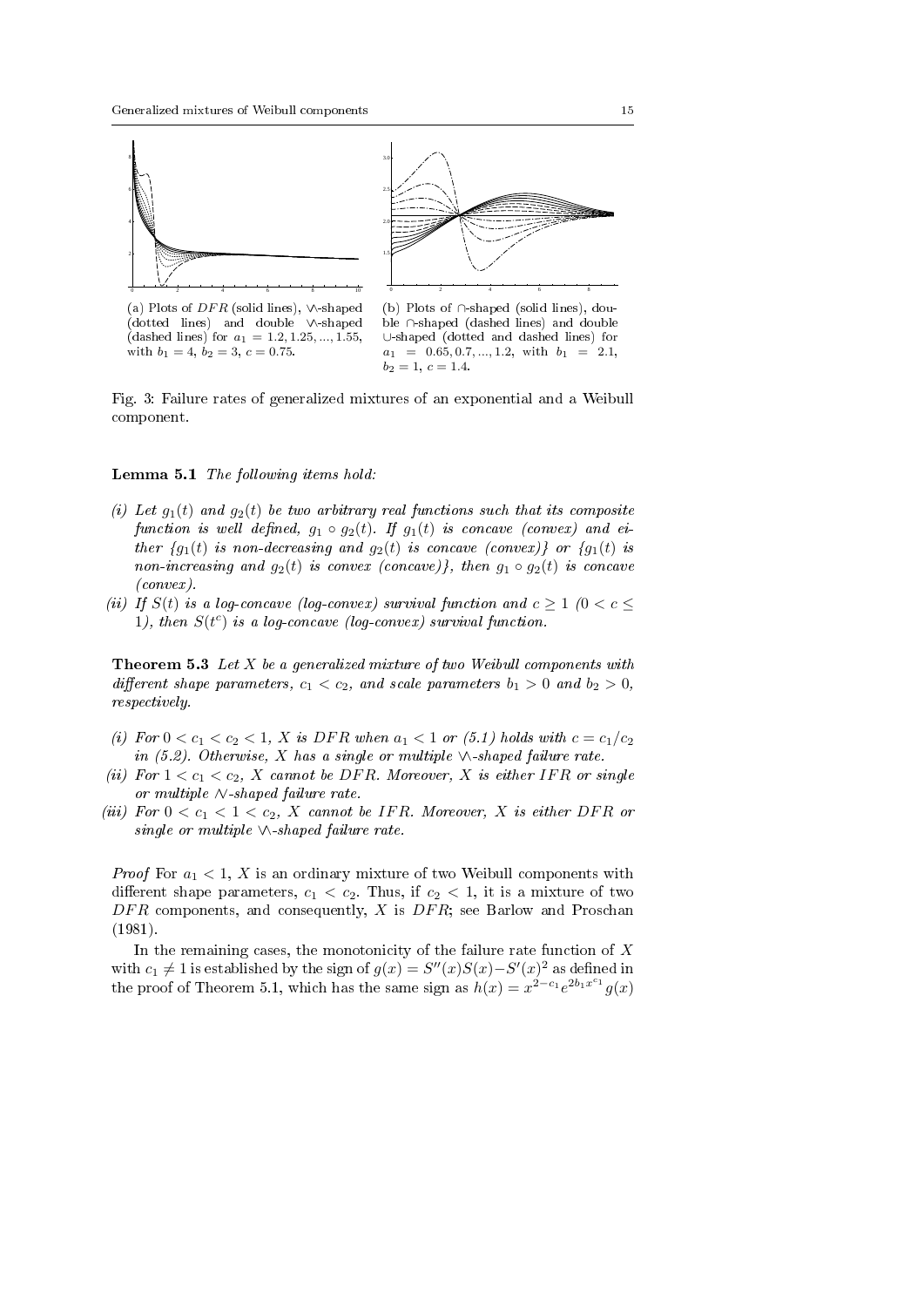given by

$$
h(x) = -a_1^2 b_1 c_1 (c_1 - 1) - (1 - a_1)^2 b_2 c_2 (c_2 - 1) x^{c_2 - c_1} e^{2b_1 x^{c_1} - 2b_2 x^{c_2}} + a_1 (1 - a_1) ((b_1 c_1 + b_2 c_2 x^{c_2 - c_1})^2 x^{c_1} - b_1 c_1 (c_1 - 1) -b_2 c_2 (c_2 - 1) x^{c_2 - c_1} e^{b_1 x^{c_1} - b_2 x^{c_2}}.
$$

Hence,  $\lim_{x\to 0} h(x) = -a_1b_1c_1(c_1 - 1)$  and  $\lim_{x\to \infty} h(x) = -a_1^2b_1c_1(c_1 - 1)$ , and so they are negative for  $c_1 > 1$  and positive for  $c_1 < 1$ . Therefore,  $g(x)$  is negative (positive) at the beginning and at the end when  $c_1 > 1$  ( $c_1 < 1$ ), and consequently, the failure rate of  $X$  is increasing (decreasing) at the beginning and at the end when  $c_1 > 1$   $(c_1 < 1)$ .

Note that the survival function of  $X$  can be expressed as

$$
S(x) = S_T(x^{c_2}), \text{ where } S_T(t) = a_1 e^{-b_1 t^c} + a_2 e^{-b_2 t} \tag{5.7}
$$

where  $S_T(t)$  is the survival function of a generalized mixture of an exponential and a Weibull component with shape parameter  $c = c_1/c_2 < 1$ . Analogously,  $S(x)$  can be rewritten as

$$
S(x) = S_Y(x^{c_1}), \text{ where } S_Y(t) = a_1 e^{-b_1 t} + a_2 e^{-b_2 t^c}
$$
 (5.8)

where  $S_Y(t)$  is the survival function of a generalized mixture of an exponential and a Weibull component with  $c = c_2/c_1 > 1$ .

Now, let us see the monotonicity of the failure rate  $r(x)$  in the middle according to the different shape parameters  $c_1 < c_2$ .

First, when  $c_1 < c_2 < 1$ ,  $r(x)$  decreases at the beginning and at the end. From (5.7) and Part (ii) of Lemma 5.1, the log-convex intervals of  $S_T(t)$  are preserved to  $S(x)$ , since  $c_2 < 1$ , i.e., the decreasing intervals of  $r_T(x)$  are preserved to  $r(x)$ . Thus, from Theorem 5.1, X is DFR when (5.1) holds, where w is as defined in (5.2) with  $c = c_1/c_2 < 1$ . Otherwise, the increasing intervals of  $r_T(x)$  might not be preserved, and so  $r(x)$  might have a single or multiple piecewise increasing in the middle. Therefore,  $X$  is  $DFR$  or it has a single or multiple ∨∧-shaped failure rate.

Secondly, when  $1 < c_1 < c_2$ ,  $r(x)$  increases at the beginning and at the end. From (5.7) and Part (ii) of Lemma 5.1, the log-concave intervals of  $S_Y(t)$ are preserved to  $S(x)$ , since  $c_1 > 1$ , i.e., the increasing intervals of  $r_Y(x)$  are preserved to  $r(x)$ . Thus, from Theorem 5.2,  $S_Y(t)$  has at least one log-concave interval for all  $c = c_2/c_1 > 1$ , and so  $r(x)$  has at least one increasing interval for all  $c = c_2/c_1 > 1$ . However,  $r(x)$  also might have a single or multiple piecewise decreasing in the middle, since the log-convex intervals of  $S_Y(x)$  might not be preserved. Therefore, the failure rate of  $X$  is either  $IFR$  or single or multiple  $\wedge$ -shaped when  $1 < c_1 < c_2$ .

Finally, when  $c_1 < 1 < c_2$ ,  $r(x)$  decreases at the beginning and at the end. From (5.7) and Part (ii) of Lemma 5.1, the increasing intervals of  $r_T(x)$  are preserved to  $r(x)$ , since  $c_2 > 1$ . Analogously, the decreasing intervals of  $r_Y(x)$ are preserved to  $r(x)$ , since  $c_1 < 1$ . From Theorem 5.2,  $S_Y(t)$  always has at least one log-convex interval for all  $c = c_2/c_1 > 1$ , and consequently,  $r(x)$  has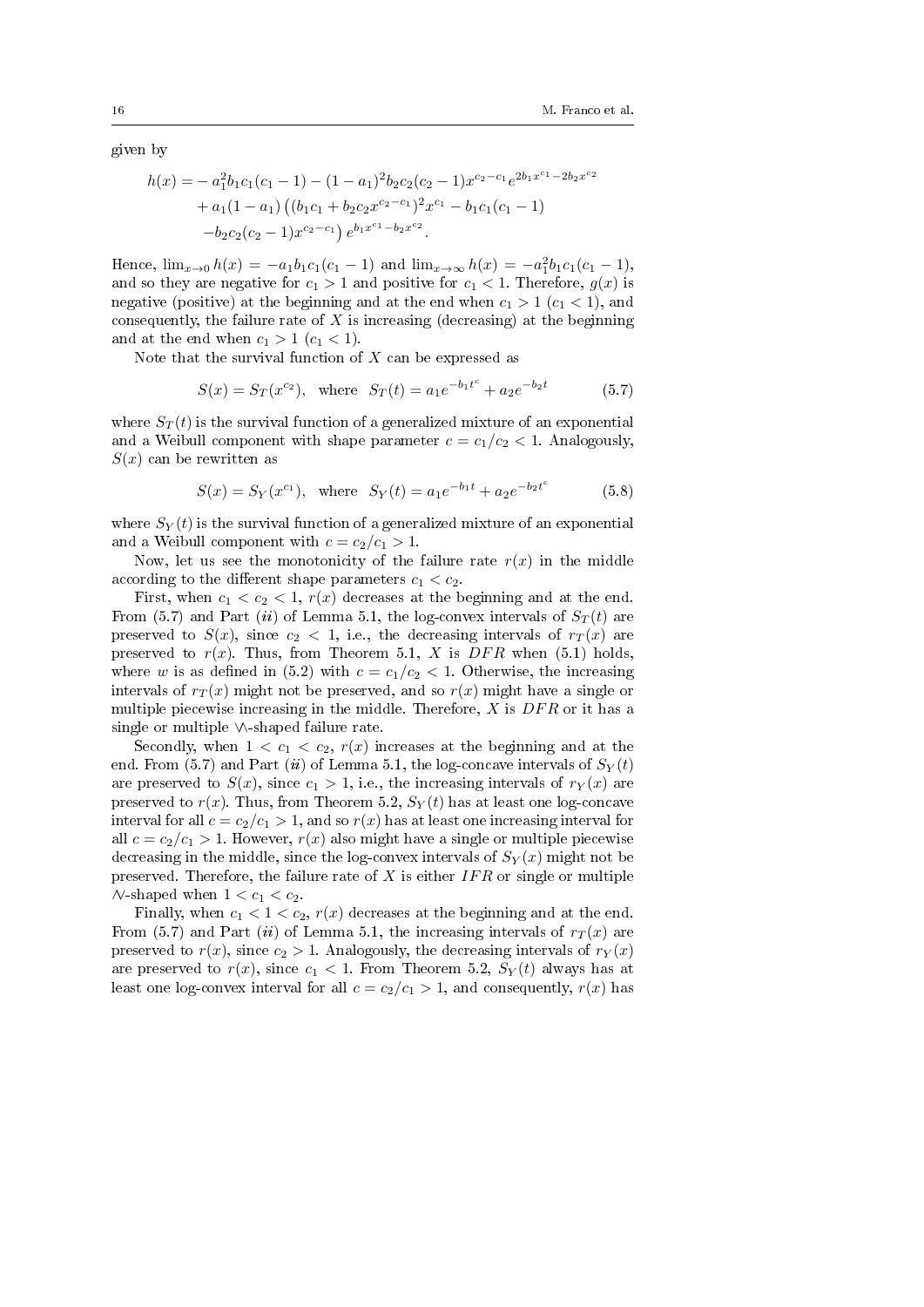at least one increasing interval. Moreover, from Theorem 5.1, if (5.1) does not hold, where w is as defined in (5.2) with  $c = c_1/c_2 < 1$ , then  $r(x)$  has at least one increasing interval. However, when  $c_2 > 1$  and  $(5.1)$  holds, the log-convex intervals of  $S_T(x)$  might not be preserved to  $S(x)$ . Consequently,  $r(x)$  also might be decreasing or have a single or multiple piecewise increasing in the middle, i.e., X is either  $DFR$  or single of multiple  $\vee$ -shaped failure rate.

#### 6 Illustrative example

In this section, we present a data analysis of the strength of carbon fibers reported by Badar and Priest (1982). The data represent the strength measured in GPa, for single carbon fibers and impregnated 1000-carbon fiber tows, which were tested under tension. For illustrative purpose, we will be considering together the single fibers and impregnated fibers at gauge lengths of 20mm. These data are presented in Table 1.

Table 1: Strength data of carbon fibers at gauge lengths of 20 mm.

| 1.312 1.314 1.479 1.552 1.700 1.803 1.861 1.865 1.944 1.958 1.966 1.997 2.006 2.021 |  |  |  |                                                                                     |  |  |  |
|-------------------------------------------------------------------------------------|--|--|--|-------------------------------------------------------------------------------------|--|--|--|
|                                                                                     |  |  |  | 2.027 2.055 2.063 2.098 2.140 2.179 2.224 2.240 2.253 2.270 2.272 2.274 2.301 2.301 |  |  |  |
| 2.359 2.382 2.382 2.426 2.434 2.435 2.478 2.490 2.511 2.514 2.535 2.554 2.566 2.570 |  |  |  |                                                                                     |  |  |  |
|                                                                                     |  |  |  | 2.586 2.629 2.633 2.642 2.648 2.684 2.697 2.726 2.770 2.773 2.800 2.809 2.818 2.821 |  |  |  |
|                                                                                     |  |  |  | 2.848 2.880 2.954 3.012 3.067 3.084 3.090 3.096 3.128 3.233 3.433 3.585 3.585 2.526 |  |  |  |
|                                                                                     |  |  |  | 2.546 2.628 2.628 2.669 2.669 2.710 2.731 2.731 2.731 2.752 2.752 2.793 2.834 2.834 |  |  |  |
| 2.854 2.875 2.875 2.895 2.916 2.916 2.957 2.977 2.998 3.060 3.060 3.060 3.080       |  |  |  |                                                                                     |  |  |  |

Before going on to analyze the data using generalized two-Weibull mixture models, we have subtracted 1.250 from each data points. Clearly, it is a mixture two groups, and we have tried to fit four mixture models of two Weibull components, with negative and positive mixing weights, and equal and unequal shape parameters.

Assuming a generalized two-Weibull mixture distribution with pdf as in Theorem 4.1, the maximum likelihood estimators (MLEs) cannot be expressed in explicit forms. However, based on the random sample  $\mathbf{x} = (x_1, ..., x_n)$ , the maximization problem of the log-likelihood function

$$
LL(\mathbf{x}; \boldsymbol{\theta}) = \sum_{i=1}^{n} \ln f(x_i; \boldsymbol{\theta})
$$
\n(6.1)

can be numerically resolved with respect to the unknown parameters  $\theta =$  $(a_1, b_1, b_2, c)$  or  $\boldsymbol{\theta} = (a_1, b_1, b_2, c_1, c_2)$ , according to equal or unequal shape parameters. In addition, we provide the log-likelihood values (LL), Kolmogorov-Smirnov  $(KS)$  distances with their associated p-values, Akaike information criterion  $(AIC)$  and Bayesian information criterion  $(BIC)$  values for each fitted generalized mixture model, where  $AIC(k) = 2k - 2\ln(L)$ ,  $BIC(k) =$  $-2\ln(L) + k\ln(n)$ , and k denotes the number of parameters in each model.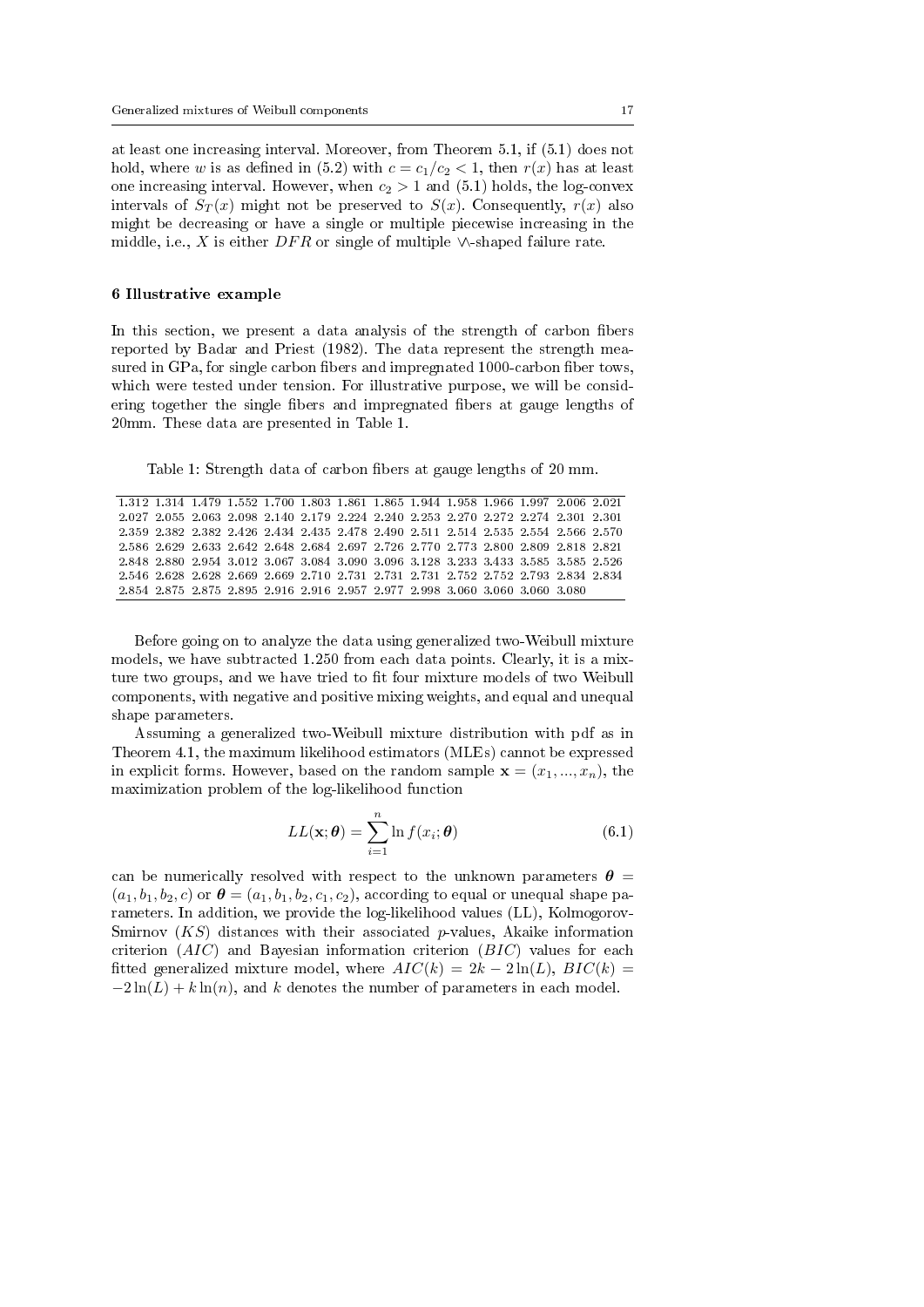Model 1. Generalized mixture of two Weibull components with unequal shape parameters.

We have the following underlying model

$$
f(x_i; \theta) = a_1 b_1 c_1 x_i^{c_1 - 1} e^{-b_1 x_i^{c_1}} + (1 - a_1) b_2 c_2 x_i^{c_2 - 1} e^{-b_2 x_i^{c_2}}
$$

where  $\boldsymbol{\theta} = (a_1, b_1, b_2, c_1, c_2)$ . The estimated scale and shape parameters of both components are  $\hat{b}_1 = 0.3161$ ,  $\hat{b}_2 = 0.3877$ ,  $\hat{c}_1 = 3.6841$  and  $\hat{c}_2 = 5.6094$ , and the estimated mixing weight is  $\hat{a}_1 = 1.6251$ . The standard errors of estimates based on Bootstrapping become: 0.0581, 0.0820, 0.3412, 0.6599, 0.2534, respectively. Therefore, the fitted model is a proper generalized mixture, since  $\hat{a}_2 = 1-\hat{a}_1 =$  $-0.6251$ . For this Model 1, we have  $LL = -65.5767$ ,  $AIC = 141.1534$  and  $BIC = 154.0269$ . The KS distance between the empirical survival function and the fitted survival function and the associated  $p$ -value are 0.0365 and 0.9995, respectively.

Model 2. Generalized mixture of two Weibull components with equal shape parameters.

We consider the following underlying model

$$
f(x_i; \theta) = a_1 b_1 c x_i^{c-1} e^{-b_1 x_i^c} + (1 - a_1) b_2 c x_i^{c-1} e^{-b_2 x_i^c}
$$

where now  $\theta = (a_1, b_1, b_2, c)$ . The estimated parameters for this generalized two-Weibull mixture are  $\hat{a}_1 = 1.9682$ ,  $\hat{b}_1 = 0.3477$ ,  $\hat{b}_2 = 0.4963$  and  $\hat{\epsilon} = 3.3490$ . The standard errors of estimates based on Bootstrapping become: 0.2059, 0.0327, 0.0901, 0.3239, respectively. Hence,  $\hat{a}_2 = 1 - \hat{a}_1 = -0.9682$ , and then this fitted model is also a proper generalized mixture. In this case  $LL = -66.2712, AIC = 140.5424$  and  $BIC = 150.8412$ . The KS statistic and its associated p-value are 0.0738 and 0.6660, respectively.

Model 3. Mixture of two Weibull components with unequal shape parameters. Now, we assume the following underlying model

$$
f(x_i; \theta) = a_1 b_1 c_1 x_i^{c_1 - 1} e^{-b_1 x_i^{c_1}} + (1 - a_1) b_2 c_2 x_i^{c_2 - 1} e^{-b_2 x_i^{c_2}}
$$

where  $\boldsymbol{\theta} = (a_1, b_1, b_2, c_1, c_2)$ . The estimated parameters of both Weibull components are  $\hat{b}_1 = 0.0715$ ,  $\hat{b}_2 = 3.8617$ ,  $\hat{c}_1 = 5.6294$  and  $\hat{c}_2 = 7.6858$ , and the estimated mixing weight is  $\hat{a}_1 = 0.7927$ . The standard errors of estimates based on Bootstrapping become: 0.0101, 0.3847, 0.6972, 0.5883, 0.1077, respectively. Thus, this fitted model is a ordinary mixture since  $\hat{a}_2 = 1 - \hat{a}_1 = 0.2073$ . Moreover,  $LL = -84.2229$ ,  $AIC = 178.4458$  and  $BIC = 191.3194$ . The KS statistics and its associated  $p$ -value are 0.0556 and 0.9250, respectively.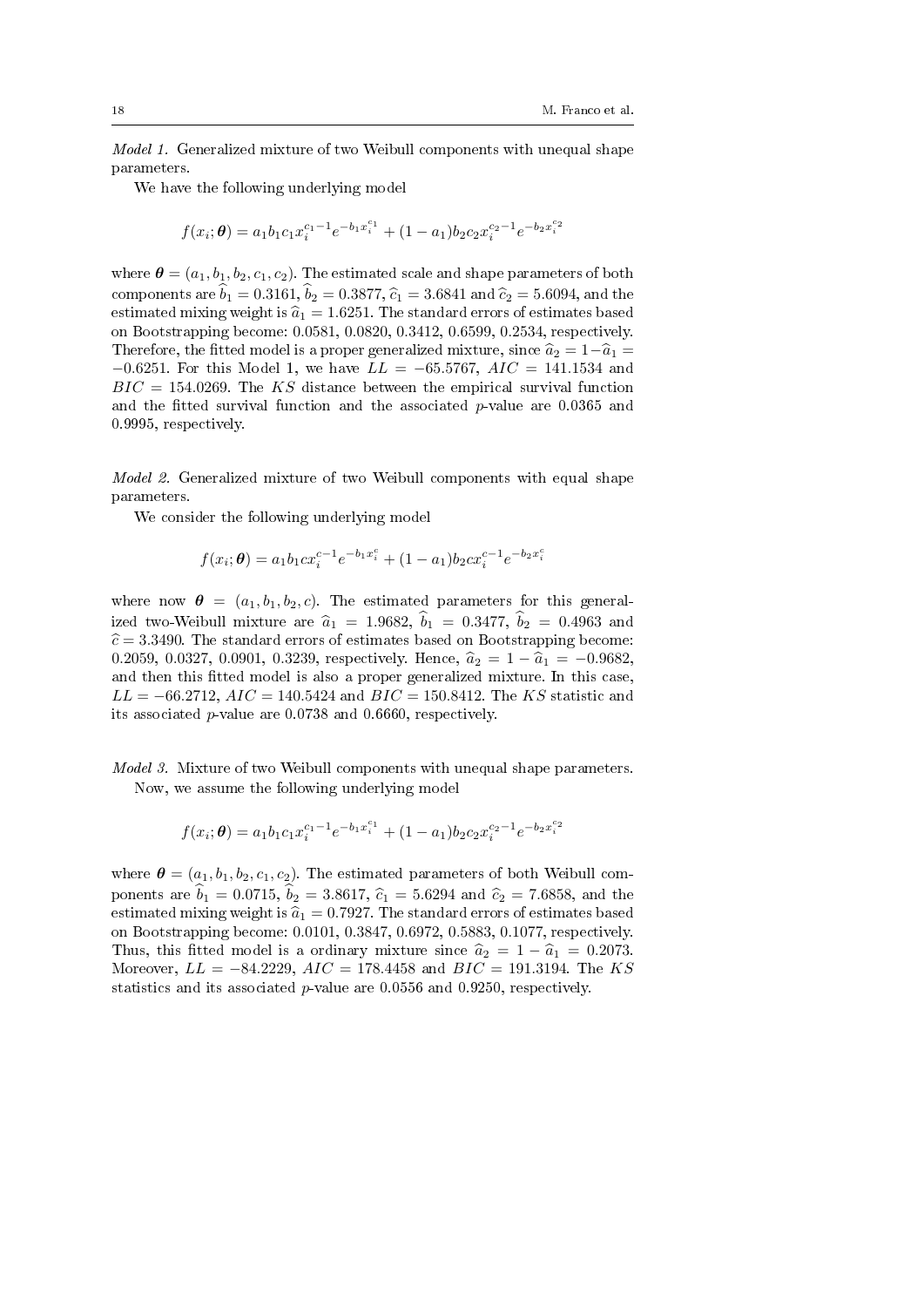Model 4. Mixture of two Weibull components with equal shape parameters.

In this case, we have the following underlying model

$$
f(x_i; \theta) = a_1 b_1 c x_i^{c-1} e^{-b_1 x_i^c} + (1 - a_1) b_2 c x_i^{c-1} e^{-b_2 x_i^c}
$$

where  $\boldsymbol{\theta} = (a_1, b_1, b_2, c)$ . The obtained estimates of the four parameters are  $\hat{a}_1 = 0.7490, \hat{b}_1 = 0.0442, \hat{b}_2 = 3.0602$  and  $\hat{c} = 6.4622$ , and then this fitted model is a ordinary mixture since  $\hat{a}_2 = 1 - \hat{a}_1 = 0.2510$ . The standard errors of estimates based on Bootstrapping become: 0.0963, 0.0061, 0.2765, 0.4340, respectively. Furthermore,  $LL = -86.3763$ ,  $AIC = 180.7526$  and  $BIC =$ 191.0514, and the KS statistic and its associated p-value are 0.0750 and 0.6462. respectively.

Table 2 summarizes the MLEs of the unknown parameters for the above four mixture models, and their log-likelihood values (LL), Kolmogorov-Smirnov (KS) distances with their associated p-values, Akaike information criterion (AIC) and Bayesian information criterion (BIC) values.

Table 2: Estimated parameters and the corresponding goodness-of-fit measures for the four fitted models.

| Model   | Estimates (standard errors)   | LL         | AIC      | BIC      | K S    | <i>p</i> -value |
|---------|-------------------------------|------------|----------|----------|--------|-----------------|
| Model 1 | $\hat{a}_1 = 1.6251(0.2534)$  | $-65.5767$ | 141.1534 | 154.0269 | 0.0365 | 0.9995          |
|         | $b_1 = 0.3161(0.0581)$        |            |          |          |        |                 |
|         | $b_2 = 0.3877(0.0820)$        |            |          |          |        |                 |
|         | $\hat{c}_1 = 3.6841(0.3412)$  |            |          |          |        |                 |
|         | $\hat{c}_2 = 5.6094(0.6599)$  |            |          |          |        |                 |
| Model 2 | $\hat{a}_1 = 1.9682(0.2059)$  | $-66.2712$ | 140.5424 | 150.8412 | 0.0738 | 0.6660          |
|         | $\hat{b}_1 = 0.3477(0.0327)$  |            |          |          |        |                 |
|         | $b_2 = 0.4963(0.0901)$        |            |          |          |        |                 |
|         | $\hat{c} = 3.3490(0.3239)$    |            |          |          |        |                 |
| Model 3 | $\hat{a}_1 = 0.7927(0.1077)$  | $-84.2229$ | 178.4458 | 191.3194 | 0.0556 | 0.9250          |
|         | $b_1 = 0.0715(0.0101)$        |            |          |          |        |                 |
|         | $b_2 = 3.8617(0.3847)$        |            |          |          |        |                 |
|         | $\hat{c}_1 = 5.6294(0.6972)$  |            |          |          |        |                 |
|         | $\hat{c}_2$ = 7.6858 (0.5883) |            |          |          |        |                 |
| Model 4 | $\hat{a}_1 = 0.7490(0.0963)$  | $-86.3763$ | 180.7526 | 191.0514 | 0.0750 | 0.6462          |
|         | $b_1 = 0.0442(0.0061)$        |            |          |          |        |                 |
|         | $b_2 = 3.0602(0.2765)$        |            |          |          |        |                 |
|         | $\hat{c} = 6.4622(0.4340)$    |            |          |          |        |                 |
|         |                               |            |          |          |        |                 |

From the AIC and BIC values the generalized mixture of two Weibull components with equal shape parameters (Model 2) provides the best fit among these four models. Model 1 also provides a very good fit to the above data set based on the Kolmogorov-Smirnov statistics and the associated  $p$ -values. Moreover, the probability density function based on Model 1 provides a very good match with the histogram (Figure 4). In order to test the hypothesis

$$
H_0: \text{Model 2}\ \ vs.\ \ H_1: \text{Model 1},
$$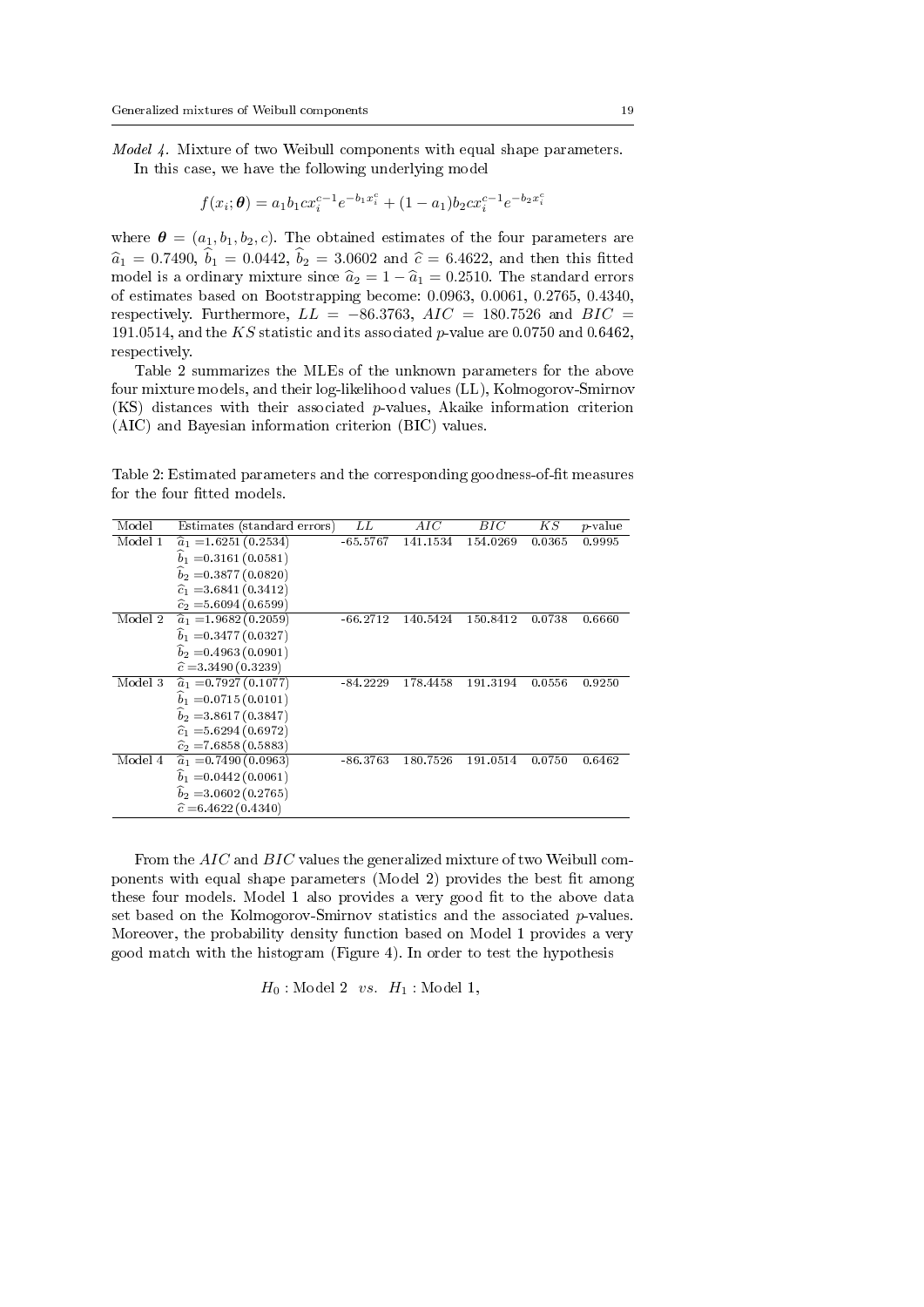based on the likelihood ratio test, we cannot reject the null hypothesis as the value of the test statistic is  $1.3890$  and its associated p-value is 0.2386. Based on all these, we propose to choose Model 1 for this data set.



Fig. 4: Graphs of fitted Model 1 and fitted Model 2 for the strength data.

#### 7 Conclusions

In this paper, we have considered generalized mixtures of Weibull components. The generalized mixture is a very versatile model as allowing negative mixing weights, providing different probability density functions and failure rate functions for different parameter values.

We have discussed necessary and sufficient conditions for a generalized mixture of Weibull components, establishing its characterization in the case of two components. We have also studied the monotonicity of the failure rate function for this generalized two-Weibull mixture model. In addition to developing general results for the generalized two-Weibull mixture model, we have provided results when only one component is exponential, and for the special case of one exponential and the other Rayleigh.

In addition, one real data example has been analyzed for the purpose of illustration, and it has been shown that two-Weibull mixture models allowing negative mixing weights work very well. Of course, the development of different inferential issues for these mixture models and their applications are topics for further study.

Acknowledgements The authors would like to thank two referees, the Associated Editor and the Editor-in-Chief for many constructive suggestions of an earlier version of this manuscript, which have improved the presentation of this paper. The authors are also thankful to Prof. J.G. Surles for providing the real data set. This work was partially supported by Fundación Séneca of the Regional Government of Murcia (Spain) under Grant 11886/PHCS/09.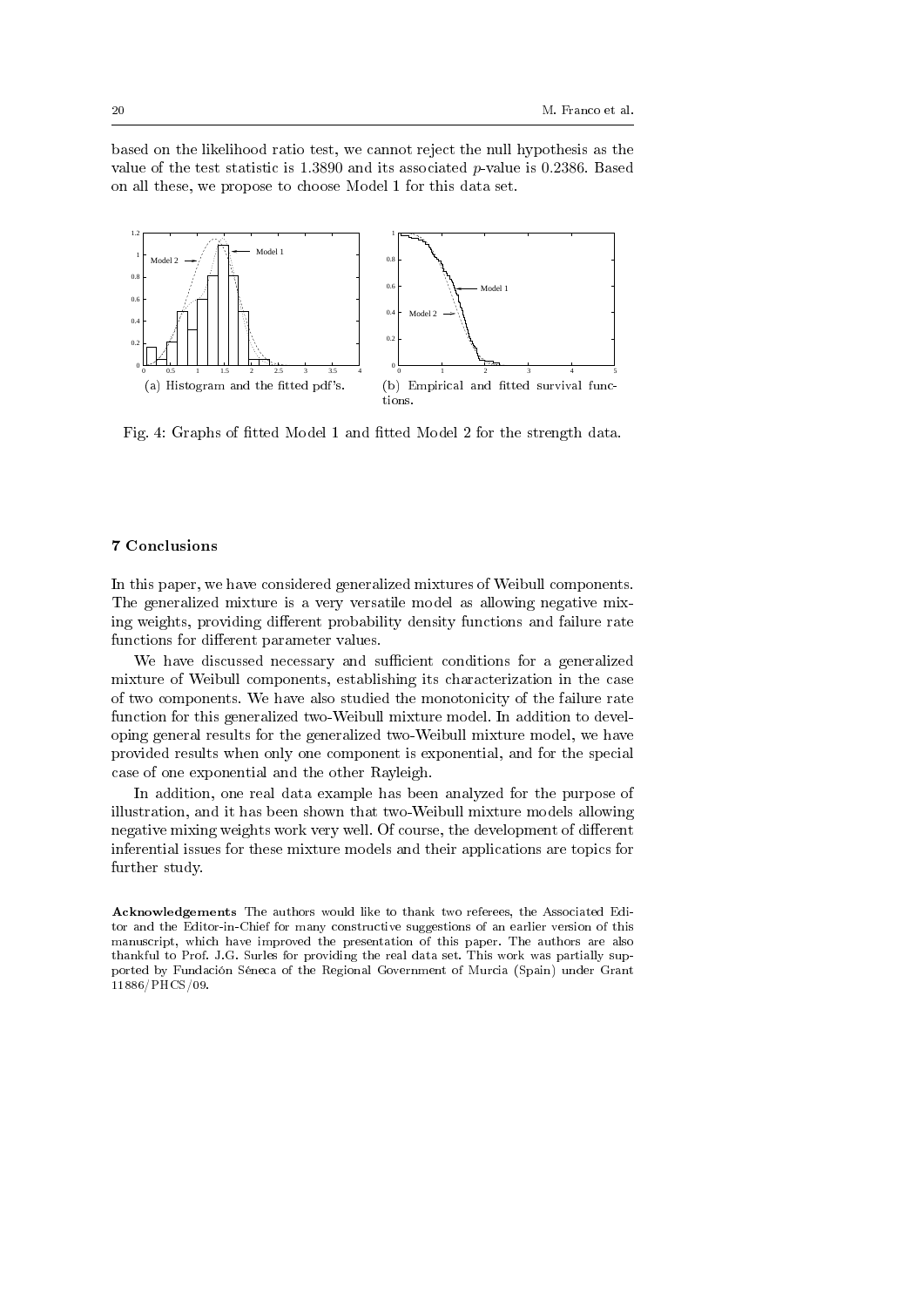#### References

- 1. Attardi L, Guida M, Pulcini C (2005) A mixed-Weibull regression model for the analysis of automotive warranty data. Reliab Eng Syst Saf 87:265-273
- 2. Badar MG, Priest AM (1982) Statistical aspects of ber and bundle strength in hybrid composites. In: Hayashi T, Kawata K, Umekawa S (eds) Progress in Science and Engineering Composites. ICCM-IV, Tokyo, pp 1129-1136
- 3. Baggs GE, Nagaraja HN (1996) Reliability properties of order statistics from bivariate exponential distributions. Commun Stat Stoch Models  $12:611-631$
- 4. Bagnoli M, Bergstrom T (2005) Log-concave probability and its applications. Econ Theory  $26:445-469$
- 5. Barlow RE, Proschan F (1981) Statistical Theory of Reliability and Life Testing: Probability Models. To Begin With, Silver Spring, Maryland
- 6. Bartholomew DJ (1969) Sufficient conditions for a mixture of exponentials to be a probability density function. Ann Math Stat 40:2183-2188
- 7. Block HW, Langberg NA, Savits TH (2012) A mixture of exponential and IFR gamma distributions having an upsidedown bathtub-shaped failure rate. Probab Eng Inf Sci 26:573-580
- 8. Block HW, Langberg NA, Savits TH, Wang J (2010) Continuous mixtures of exponentials and IFR gammas having bathtub-shaped failure rates. J Appl Probab 47:899-907
- 9. Bučar T, Nagode M, Fajdiga M (2004) Reliability approximation using finite Weibull mixture distributions. Reliab Eng Syst Saf 84:241-251
- 10. Carta JA, Ramírez P (2007) Analysis of two-component mixture Weibull statistics for estimation of wind speed distributions. Renew Energy 32:518-531
- 11. Ebden M, Stranjak A, Roberts S (2010) Visualizing uncertainty in reliability functions with application to aero engine overhaul. J R Stat Soc, Ser C 59:163-173
- 12. Elmahdy EE, Aboutahoun AW (2013) A new approach for parameter estimation of nite Weibull mixture distributions for reliability modeling. Appl Math Model 37:1800-1810
- 13. Farcomeni A, Nardi A (2010) A two-component Weibull mixture to model early and late mortality in a Bayesian framework. Comput Stat Data Anal 54:416-428
- 14. Franco M, Vivo JM (2002) Reliability properties of series and parallel systems from bivariate exponential models. Commun Stat Theory Methods 31:2349-2360
- 15. Franco M, Vivo JM (2006) On log-concavity of the extremes from Gumbel bivariate exponential distributions. Statistics  $40:415-433$
- 16. Franco M, Vivo JM (2007) Generalized mixtures of gamma and exponentials and reliability properties of the maximum from Friday and Patil bivariate exponential model. Commun Stat Theory Methods 36:2011-2025
- 17. Franco M, Vivo JM (2009a) Constraints for generalized mixtures of Weibull distributions with a common shape parameter. Stat Probab Lett 79:1724-1730
- 18. Franco M, Vivo JM (2009b) Stochastic aging classes for the maximum statistic from Friday and Patil bivariate exponential distribution family. Commun Stat Theory Methods 38:902911
- 19. Franco M, Vivo JM, Balakrishnan N (2011) Reliability properties of generalized mixtures of Weibull distributions with a common shape parameter. J Stat Plan Inference 141:2600-2613
- 20. Jiang R, Zuo MJ, Li HX (1999) Weibull and inverse Weibull mixture models allowing negative weights. Reliab Eng Syst Saf 66:227-234
- 21. Johnson NL, Kotz S, Balakrishnan N (1994) Continuous Univariate Distributions vol. 1, 2nd ed. Wiley, New York
- 22. Kokonendji C, Mizere D, Balakrishnan N (2008) Connections of the Poisson weight function to overdispersion and underdispersion. J Stat Plan Inference 138:1287-1296
- 23. Kundu D, Basu S (2000) Analysis of incomplete data in presence of competing risks. J Stat Plan Inference  $87:231-239$
- 24. Marín JM, Rodríguez MT, Wiper MP (2005) Using Weibull mixture distributions to model heterogeneous survival data. Commun Stat Simul Comput 34:673-684
- 25. Mosler K, Scheicher C (2008). Homogeneity testing in a Weibull mixture model. Stat Pap 49:315-332